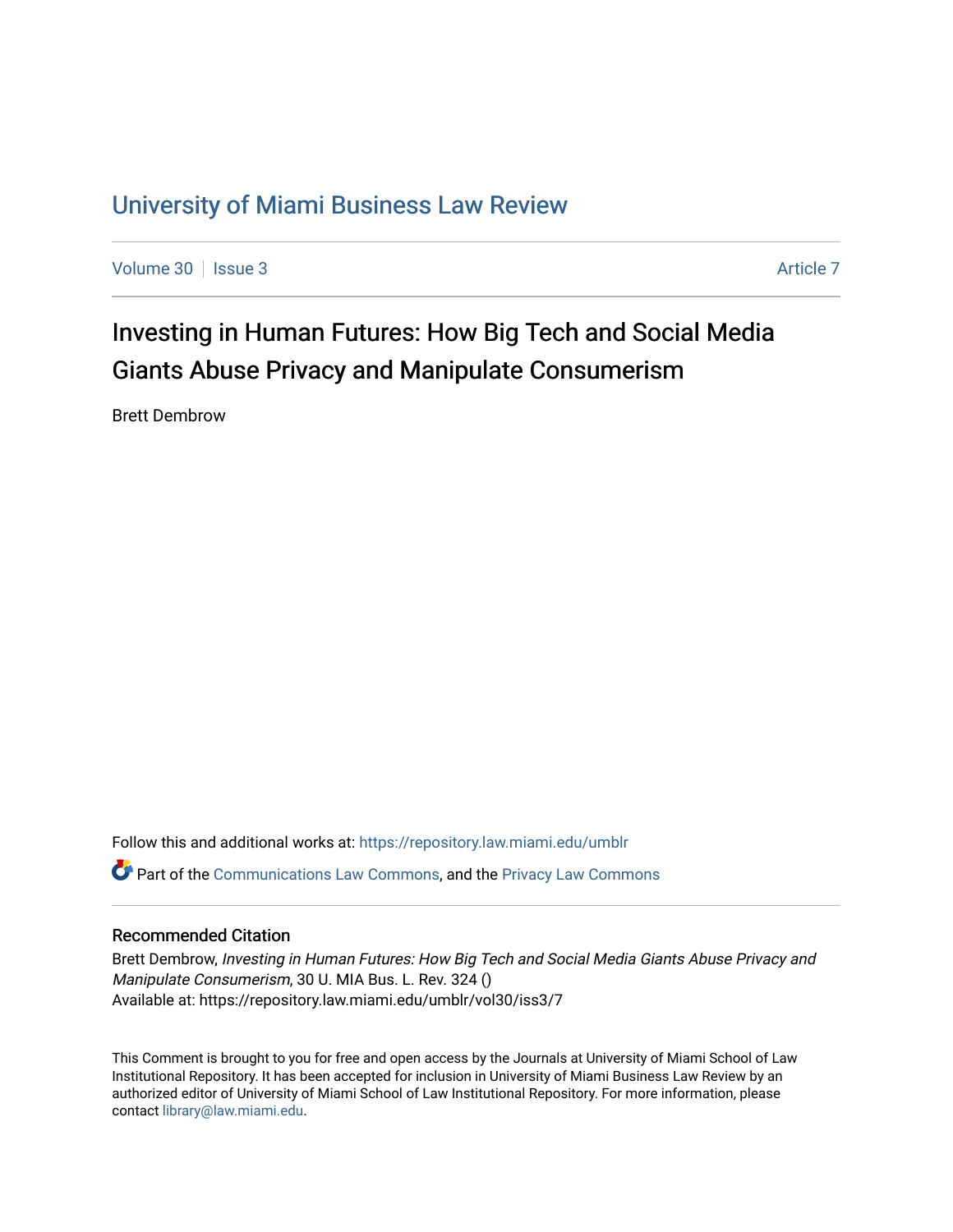# Investing in Human Futures: How Big Tech and Social Media Giants Abuse Privacy and Manipulate Consumerism

BRETT DEMBROW

#### *Abstract*

*Social media companies such as Facebook, Twitter, and Instagram originated with one seemingly innocent goal: "to bring the world closer together."<sup>1</sup> Now, these Big Tech giants own and operate some of the most powerful platforms in the world simply because of their unethical yet effective strategies to maintain their users' attention. Social media companies have monetized the amount of time their users spend on their platforms by honing in on the individual preferences of each user and selling that access to advertisers. This heightened access to potential consumers and their preferences has become the most valuable marketing tool for digital advertisers. However, this increased access has led to increased public distrust in Big Tech companies and their practices. This public sentiment has resulted in stringent proposed state and federal legislation, as well as self–regulation. Legislatures and corporations alike acknowledge that change is necessary, but neither side has agreed on where to draw the line. This comment examines the privacy implications of the targeted advertising business model and practices, the legal and legislative challenges Big Tech companies have faced, and a potential solution to the exploitation of user data.*

<sup>1</sup> *See* Josh Constantine, *Facebook changes mission statement to 'bring the world closer together'*, TECH CRUNCH (June 22, 2017), https://techcrunch.com/2017/06/22/bring–the– world–closer–together/.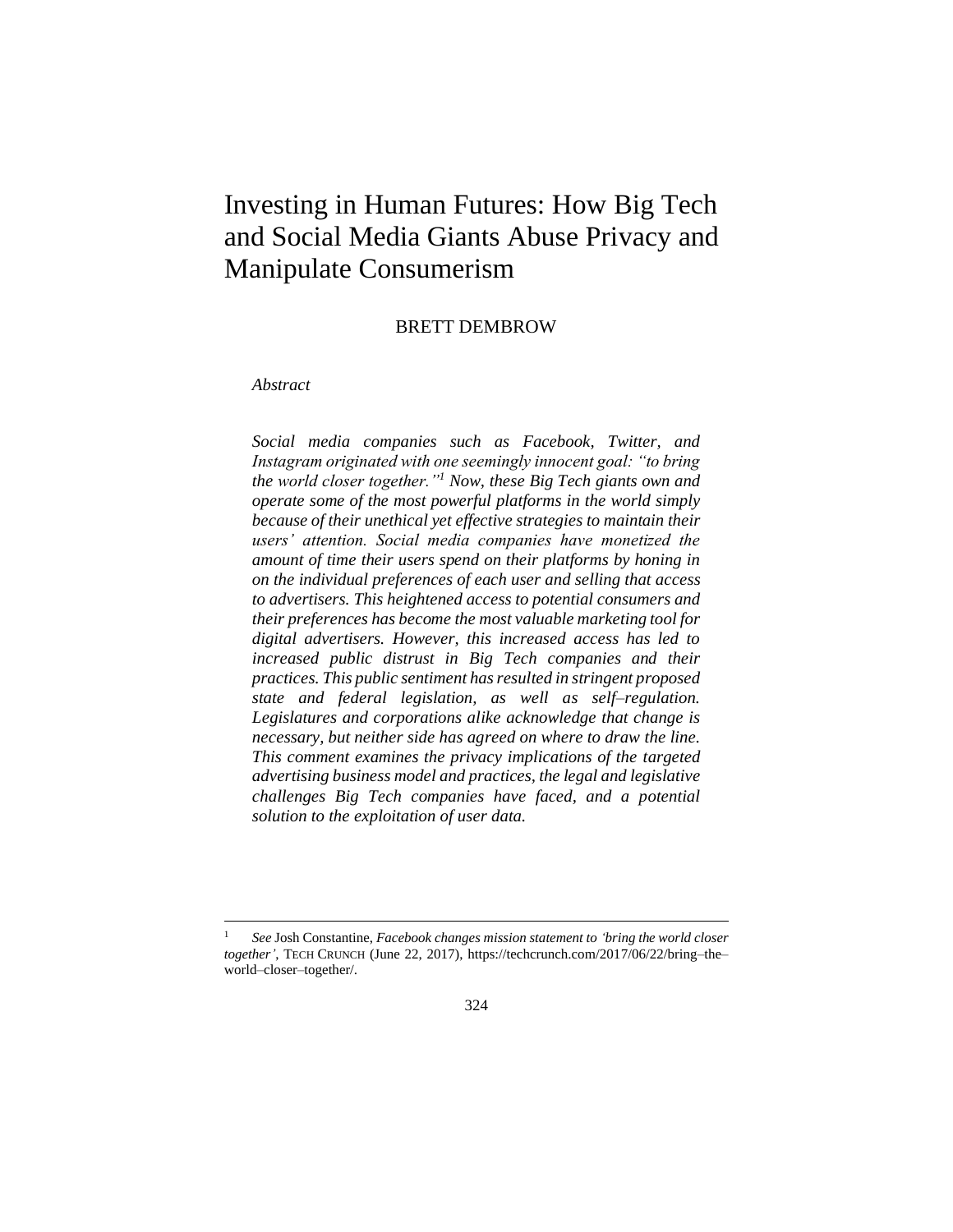|                                                         | 325  |
|---------------------------------------------------------|------|
|                                                         | .327 |
| <b>III. CONSUMER PROTECTION VICTORIES AND LOSSES330</b> |      |
|                                                         |      |
|                                                         |      |
|                                                         |      |
|                                                         |      |
|                                                         |      |
| B. Implementing a Federal Data Privacy Standard 338     |      |
|                                                         |      |
|                                                         |      |
|                                                         |      |
|                                                         |      |
|                                                         |      |
|                                                         |      |
| B. Effectiveness of a Federal Data Privacy Law346       |      |
|                                                         |      |
|                                                         |      |

## I. INTRODUCTION

<span id="page-2-0"></span>After a family vacation in Madrid, you post your favorite photos on Facebook and tag the location of the various sites you visited. The following week, you notice that Madrid hotel and Airbnb advertisements have filled your Facebook, Twitter, and Instagram feeds. While it may seem like these platforms are clairvoyant, the reality of the situation proves to be much more dubious. Although social media companies do not charge their users a dollar amount in exchange for use of their platforms, they collect something much more valuable: personal data and information.

Upon creating a Facebook account, users immediately agree to the company's terms and conditions.<sup>2</sup> These terms, coupled with Facebook's privacy policy, grant the company the ability to collect the user's data, bundle the user's data with that of similar users, and sell the bundled consumer information to applicable advertisers.<sup>3</sup> In this age of "instant

<sup>2</sup> *See* Sophie Gallagher & Max Thurlow, *These Are All The Facebook Terms And Conditions You Agreed To When You Opened An Account*, THE HUFFINGTON POST (Mar. 26, 2018), https://www.huffingtonpost.co.uk/entry/facebook–terms–and–conditions–you– agreed–to–when–you–opened–an–account–what–do–they–mean\_uk\_5ab8b719e4b054d1 18e47db9

<sup>3</sup> *Id*.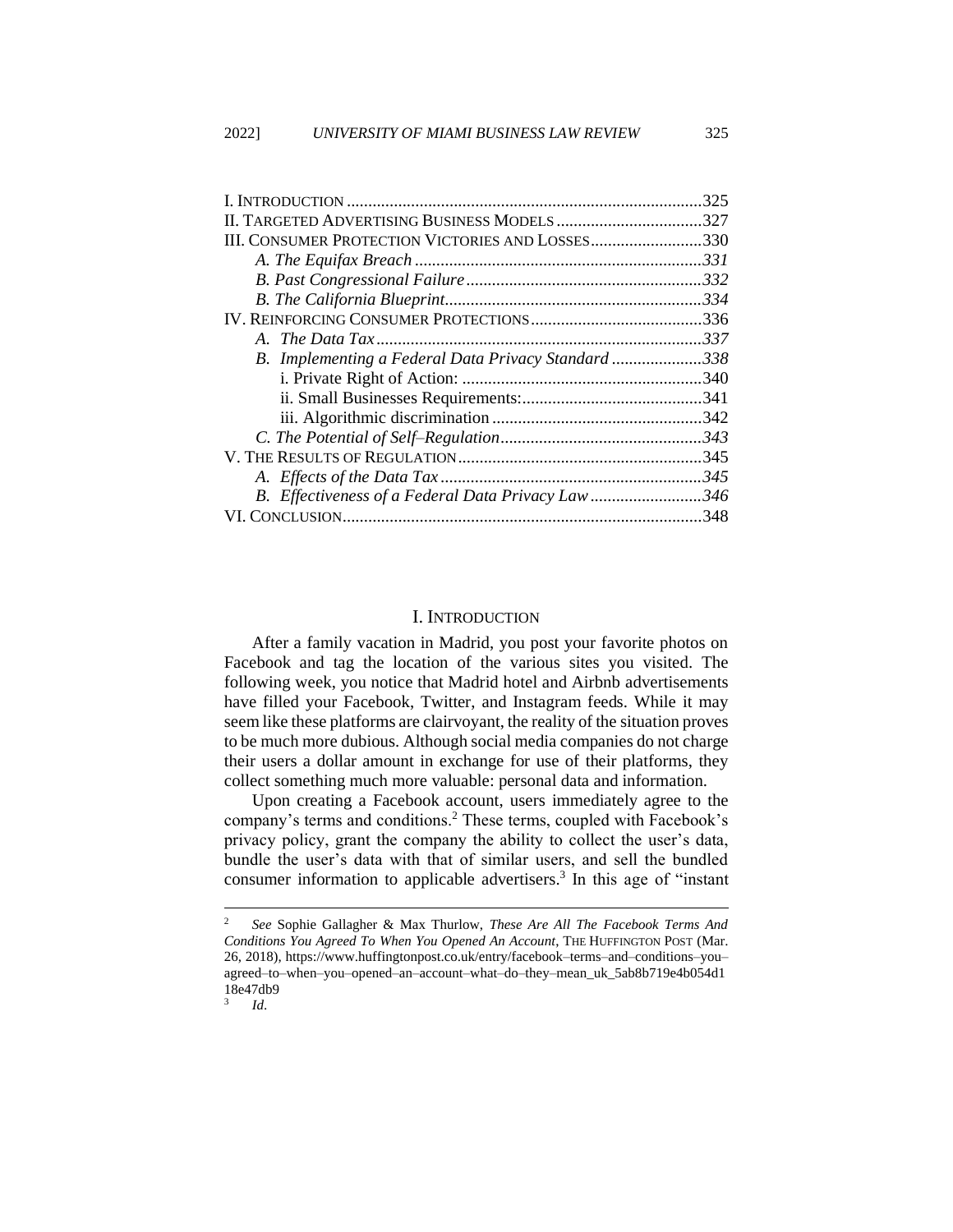gratification" and information overload, social media users eagerly share their information with other users in their network. What users may not fully understand is that while they indeed share information about last night's Miami Spice meal with their friends in a tweet, they also share that information indirectly with advertisers. Actually, every interaction a user has on social media, whether it's posting a status, retweeting a news article, or posting an Instagram story, provides advertisers with more information to monetize.

Although not explicitly mentioned in the Constitution, Americans rely on a reasonable expectation of privacy as they go about their personal and daily lives.<sup>4</sup> The Fourth Amendment alludes to some of these protections, but the Founding Fathers never could have imagined data collection algorithms and machines gaining access to the information of hundreds of millions of people.<sup>5</sup> Privacy continues to be a grey area in legal doctrine and personal liberties, and although Congress has passed laws to protect consumer information, the protections have not gone far enough.

Social media companies argue that by agreeing to their terms and conditions and privacy policies, users relinquish their expectation of privacy while using the platform and its associated services. These Big Tech giants have become some of the wealthiest companies in the history of the world in less than two decades.<sup>6</sup> By providing users with access to social media platforms without a monetary cost, social media companies knew they needed to generate revenue to continue fueling their users' addiction. This paved the way for the targeted advertising model to dominate social media platforms in a quick and precise fashion.

Websites should have a privacy policy that [explains to its users what](https://www.osano.com/articles/fine-print)  [information is collected,](https://www.osano.com/articles/fine-print) how it is used, how it may be shared, and how it is secured. In order to be fully compliant with American and European data protection laws, all data subjects should have the opportunity to consent to the collection of personal information. While users volunteer much of their information when they sign up for newsletters, complete forms, or send email requests, information gathered from third parties and through the use of cookies should also be disclosed. Users should be given the opportunity to consent to, block, or disable cookies.

<sup>4</sup> *See* Charlie Warzel, *Facebook Under Oath: You Have No Expectation of Privacy*, THE NEW YORK TIMES (June 18, 2019), https://www.nytimes.com/2019/06/18/opinion /facebook–court–privacy.html.

<sup>5</sup> *See* Florencio Travieso, *The Legal Implications of Digital Privacy*, GOVERNMENT TECHNOLOGY (Jan. 15, 2019), https://www.govtech.com/public–safety/The–Legal– Implications–of–Digital–Privacy.html.

<sup>6</sup> *See* Irena Martinčević, *Visualizing Top 20 Most Valuable Companies of All Time*, HOW MUCH (Dec. 23, 2019), https://howmuch.net/articles/the–worlds–biggest–companies –in–history.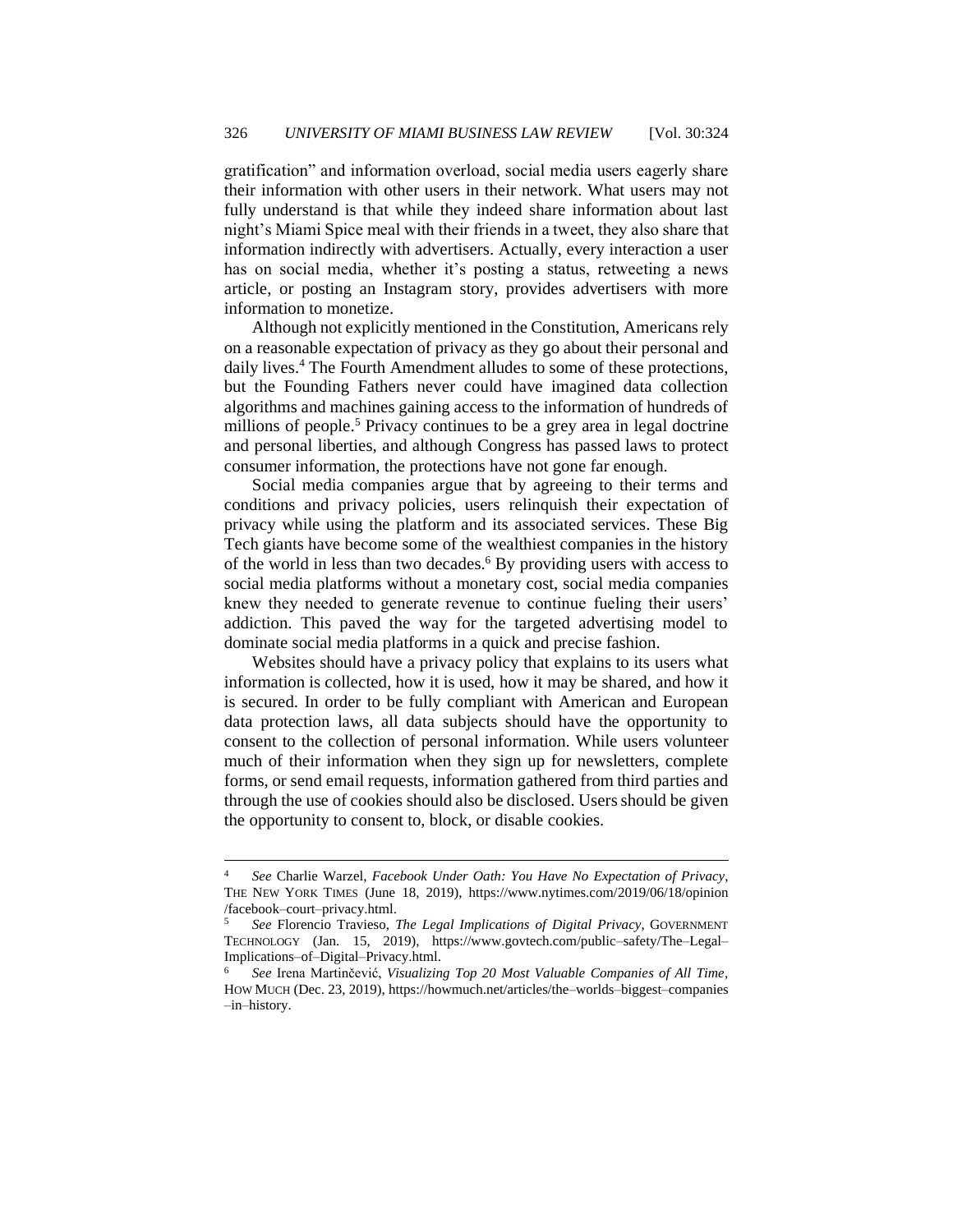Part II of this comment will analyze the targeted advertising business model and how social media companies generate revenue by selling user data. Part III will address the legislative attempts to halt social media companies' data collection and privacy infringement practices. Part IV of this comment proposes three solutions: a data tax, which would give social media companies a choice as to whether or not they wish to continue these practices; expanding California's data privacy laws nationally; or self– regulation through top–down leadership. Part V will address the outcomes of these proposed solutions and the role they play on reining in the power and influence of Big Tech companies.

#### II. TARGETED ADVERTISING BUSINESS MODELS

<span id="page-4-0"></span>As of 2019, Facebook's targeted advertising business model produced over \$70 billion in revenue and \$8 billion in net income, while the company boasts 2.5 billion users globally. <sup>7</sup> The global social media platform sells advertising to businesses that use the data Facebook collects on users to target ads.<sup>8</sup> Facebook advertising revenues accounted for 98.52% of total revenue in 2019, highlighting the focus of their revenue strategy. <sup>9</sup> The U.S. and Canada still are the dominant geography for ad revenue, accounting for 48.6% of total revenue in 2019.<sup>10</sup> How long a user spends on a social media platform determines their value to an advertiser. If a user spends more time, shares more content, and posts more updates on their Facebook account, they will likely carry more value to an advertiser than someone who uses Facebook once per week.

In essence, Facebook's business model charges advertisers for access to precisely targeted segments of their massive consumer database. For example, if a user searched for Trader Joes' Facebook page and liked some of the posts on the page pertaining to Fall Specials and pumpkins, Facebook would receive information about that user.<sup>11</sup> Facebook's algorithms would then put that user in the 'fall seasonal' target segment, the 'Trader Joes' target segment, and the 'grocery store' target segment. Advertisers for a local pumpkin patch, Trader Joe's, and Whole Foods would then approach Facebook and purchase the target segments that directly correlate with the product or service they want to sell. In the

<sup>7</sup> Gary Fox, *Facebook Business Model: How Does Facebook Make Money*, GARY FOX (Mar. 8, 2020), https://www.garyfox.co/facebook–business–model–makes–money/.

<sup>8</sup> *Id.* 9

*Id.*

 $\frac{10}{11}$  *Id.* at 5.

<sup>11</sup> *See* Paige Bennett, *18 of the best seasonal fall foods to buy at Trader Joe's right now*, INSIDER (Sept. 14, 2020), https://www.insider.com/seasonal–fall–foods–at–trader–joes– 2018–9.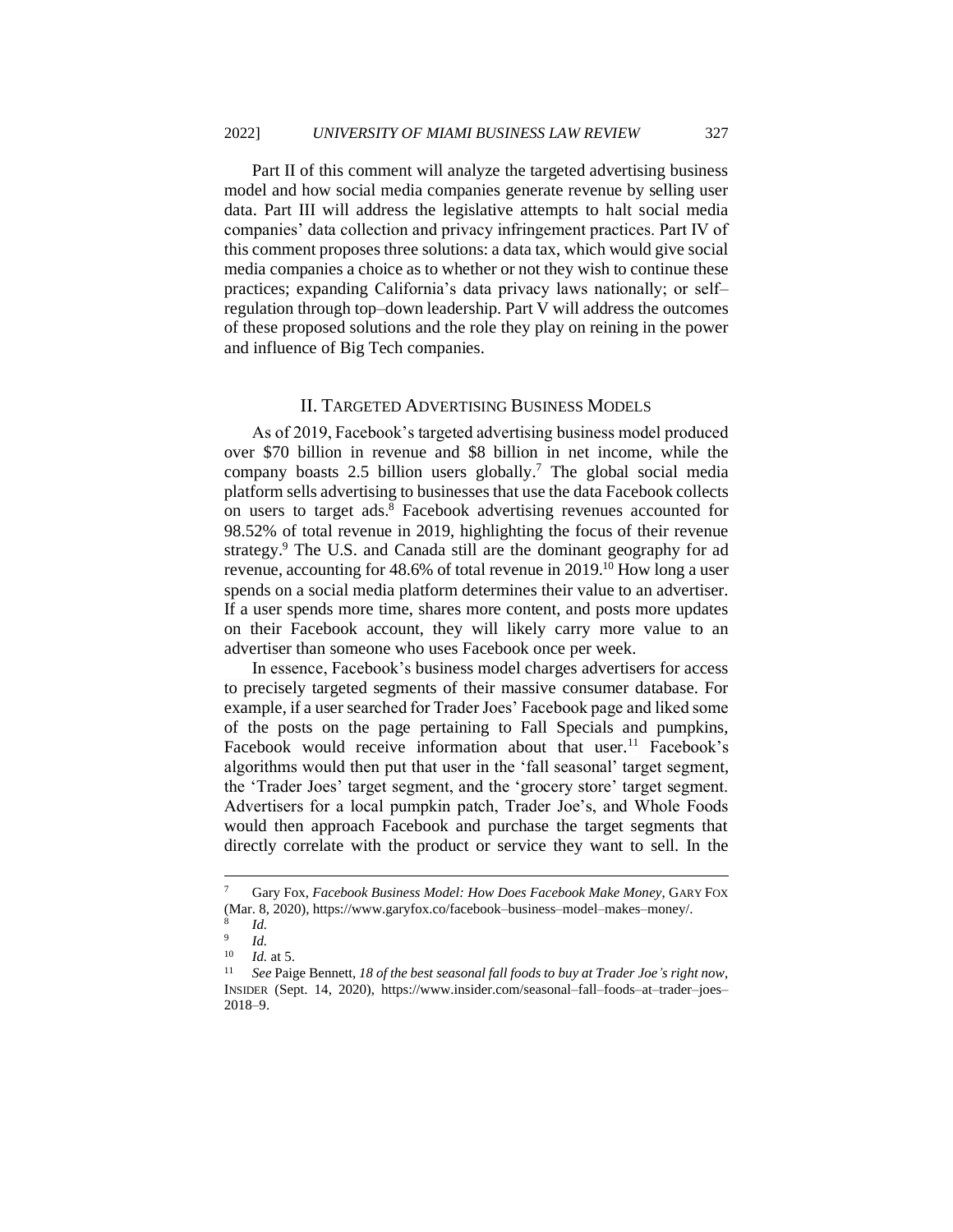coming days and weeks, that user will likely see advertisements from these companies because of their prior search history and interactions on Facebook.

Facebook does not use Wi–Fi data to determine a users' location for ads if the user has Location Services turned off, but it does use IP and other pertinent location–specific information such as relating to the user's posts or location tags.<sup>12</sup> In doing this, Facebook can collect data on what stores or shops the user has visited and what type of areas the user enjoys spending their time.

In 2017, Facebook's average revenue per user (ARPU) in North America was \$84.41.<sup>13</sup> A recent study shows that 77% of Facebook user– respondents would continue using the social media platform with its current advertisements and marketing strategies, while 23% would rather opt in to an advertisement free version of the social media site which would come with a monthly fee.<sup>14</sup> Nearly 42 percent said they'd spend between \$1 and \$5 a month for Facebook.<sup>15</sup> About 25 percent said they'd pay between \$6 and \$10—or what Facebook is already—making per user.<sup>16</sup>

In 2018, the Pew Research Center conducted a study on how consumers believe Facebook categorizes user data.<sup>17</sup> Through Facebook's "Your ad preferences" page, the site allows users to see how the company's algorithm has categorized their interests and preferences on a variety of issues. Overall, 74% of Facebook users say they had no idea that the company recorded this data until they reached the part of the study that referenced such data.<sup>18</sup> When directed to the "ad preferences" page, the large majority of Facebook users (88%) found that the site had generated some material for them.<sup>19</sup> A majority of users (59%) say these categories reflect their real–life interests, while 27% say they are not very or not at all accurate in describing them. Once shown how the platform classifies

<sup>12</sup> *See* Kashmir Hill, *Turning Off Facebook Location Tracking Doesn't Stop It From Tracking Your Location*, GIZMODO (Dec. 18, 2018), https://gizmodo.com/turning–off– facebook–location–tracking–doesnt–stop–it–f–1831149148.

<sup>&</sup>lt;sup>13</sup> Len Sherman, *Why Facebook Will Never Change Its Business Model*, FORBES (Apr. 16, 2018), https://www.forbes.com/sites/lensherman/2018/04/16/why–facebook–will– never–change–its–business–model/?sh=93fc03464a7a.

<sup>14</sup> Rani Molla, *How much would you pay for Facebook without ads?*, VOX (Apr. 11, 2018), https://www.vox.com/2018/4/11/17225328/facebook–ads–free–paid–service–mark  $-z$ uckerberg.

 $\frac{15}{16}$  *Id.* 

<sup>16</sup> *Id.*

<sup>17</sup> *See* Paul Hitlin & Lee Rainie, *Facebook Algorithms and Personal Data*, PEW RESEARCH CENTER (Jan. 16, 2019), https://www.pewresearch.org/internet/2019/01/16/ facebook–algorithms–and–personal–data/.<br> $\frac{18}{14}$ 

 $\frac{18}{19}$  *Id.* 

*Id.* at 2.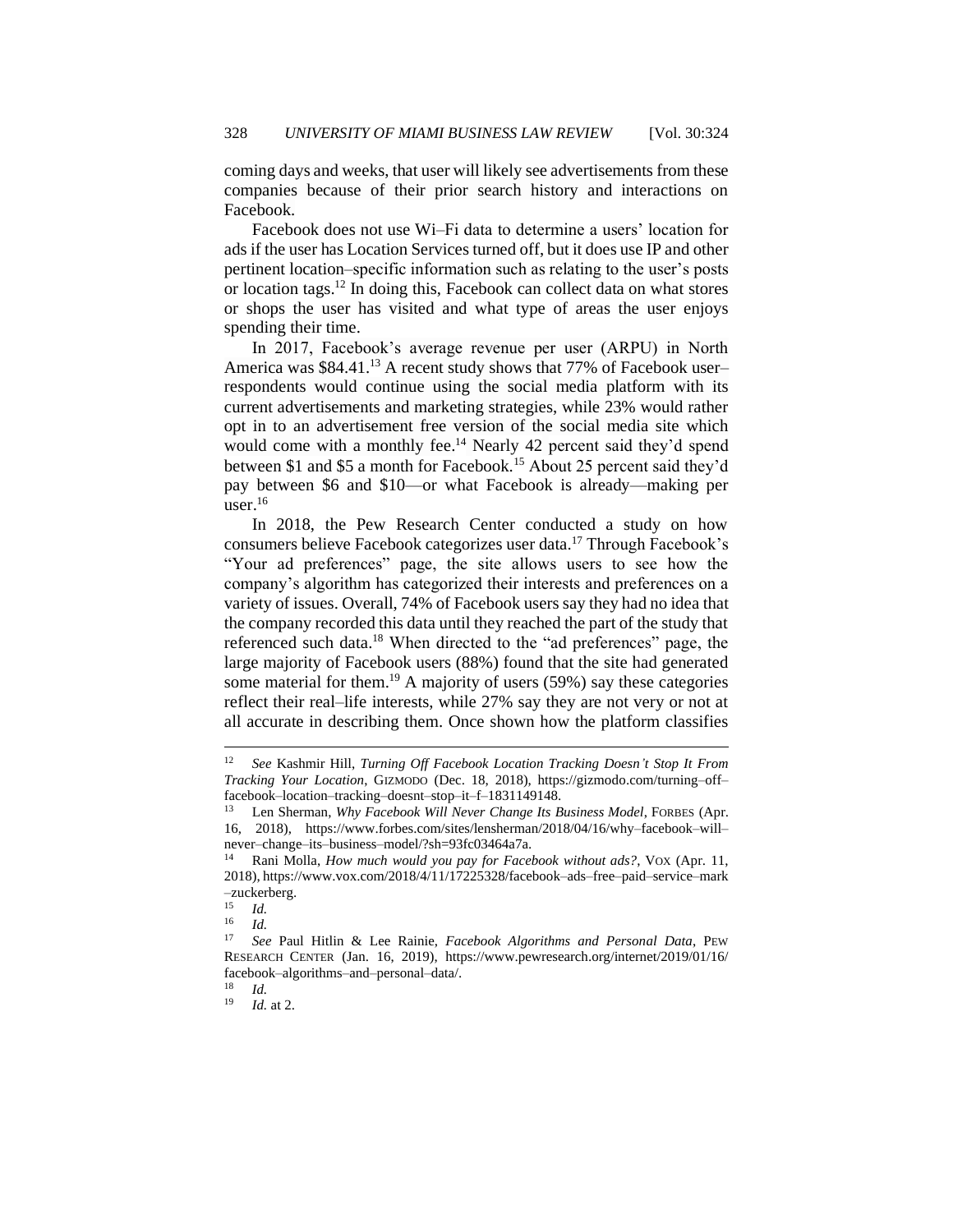their interests, roughly half of Facebook users (51%) say they are not comfortable that the company created such a list.<sup>20</sup> The survey also asked targeted questions about two of the specific listings that are part of Facebook's classification system: users' political leanings, and their racial and ethnic "affinities."<sup>21</sup>

As of 2019, 788.4 million people across the globe use Instagram's platform at least once per month.<sup>22</sup> Annual Instagram advertising revenues were \$13.86 billion in 2020.<sup>23</sup> In 2012, Facebook acquired Instagram for \$1 billion.<sup>24</sup> Since the acquisition, ads across both platforms must be created throug[h Facebook's Ad Manager,](https://www.facebook.com/business/products/ads) even if the business only wants to run their ad on one platform and not the other.<sup>25</sup> This allows advertisers to access specific data regarding ad interactions on Facebook, and also allows Facebook to utilize the information it's able to gather across both accounts so that ads can be targeted to you across both apps.<sup>26</sup> This is echoed in Instagram's privacy policy.<sup>27</sup> "When you visit [Instagram], we may use cookies and similar technologies like pixels, web beacons, and local storage to collect information about how you use Instagram and provide features to you," the policy states.<sup>28</sup> "We may ask advertisers or other partners to serve ads or services to your devices, which may use cookies or similar technologies placed by us or a third party."<sup>29</sup>

As of 2020, Twitter has over 300 million monthly active users.<sup>30</sup> In 2020, Twitter reported total annual revenue of \$3.7 billion, a significant increase from the past year<sup>31</sup> Advertising makes up 86% of Twitter's revenue in 2020.<sup>32</sup> Over half of global Twitter revenue is generated in the

<sup>20</sup> *Id.* at 1.

 $\frac{21}{22}$  *Id.* at 2.

<sup>22</sup> Jasmine Enberg, *Global Instagram Users 2019 Strong Growth Keeps Competition at Bay and Compensates for Facebook's Struggles,* EMARKETER (Dec. 12, 2019), https://www.emarketer.com/content/global–instagram–users–2019.

<sup>23</sup> Guttmann, *Annual Instagram advertising revenues in the U.S. from 2018–2023*, STATISTA (Nov. 16, 2020), https://www.statista.com/statistics/1104447/instagram–ad– revenues–usa/.<br><sup>24</sup> Sam Shaa

Sam Shead, *Facebook owns the four most downloaded apps of the decade*, BBC NEWS (Dec 18, 2019), https://www.bbc.com/news/technology–50838013.

<sup>25</sup> Alli Hoff Kosik, *Here's What You Should Know If You're Worried About Instagram Collecting Your Data*, BUSTLE (Mar. 28, 2018), https://www.bustle.com/p/is–instagram– collecting–data–heres–what–to–know–if–youre–worried–about–your–privacy–8631780.

 $rac{26}{27}$  *Id.* 

 $\frac{27}{28}$  *Id. Id.* 

 $\frac{29}{30}$  *Id.* 

<sup>30</sup> Mansoor Iqbal, *Twitter Revenue and Usage Statistics (2022)*, BUSINESS OF APPS (Jan. 11, 2022), https://www.businessofapps.com/data/twitter-statistics/.<br> $\frac{31}{14}$  at 3

 $rac{31}{32}$  *Id.* at 3.

<sup>32</sup> *Id.*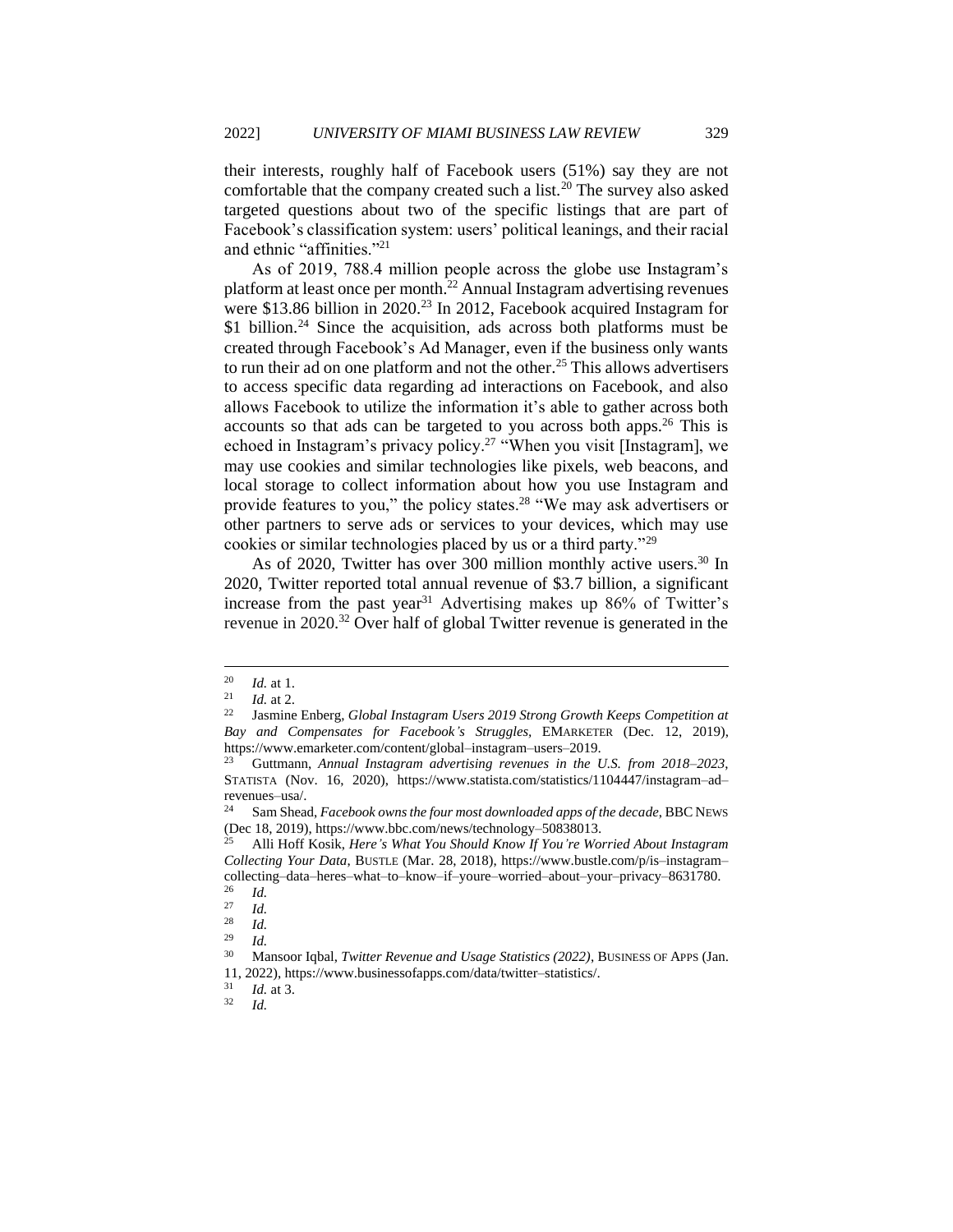U.S.<sup>33</sup> In 2020, U.S. Twitter revenue came in at \$2 billion, while international revenue was worth  $$1.6$  billion.<sup>34</sup> Twitter generates most of its advertising revenue by selling promoted products, including promoted tweets, promoted accounts, and promoted trends, to advertisers.<sup>35</sup> The company creates specific and individualized advertising opportunities by using an algorithm to make sure promoted products make it into the right users' feeds, timelines, "Who to Follow" lists, or at the top of the list of trending topics for an entire day in a particular country or globally.<sup>36</sup> Advertisers also have the option of paying for video ads delivered to a targeted audience before a video plays, or sponsoring video content from publishing partners.<sup>37</sup> While the majority of revenue from advertising services is generated through Twitter's owned and operated platform, a small portion of the advertising products Twitter sells are also placed on third–party publishers' websites, applications and other offerings.<sup>38</sup>

#### III. CONSUMER PROTECTION VICTORIES AND LOSSES

<span id="page-7-0"></span>Federally legislated data privacy laws would supersede any state data usage laws and would provide a foundation for states to build upon.<sup>39</sup> In 2017, the Equifax data breach infuriated consumers and put their personal and financial information at risk.<sup>40</sup> This scandal brought consumer privacy legislation to the forefront of Congressional business. However, recent attempts to pass a consumer protection bill through Congress have been overlooked. In addition to federal laws and regulations, the U.S. has hundreds of data privacy and data security laws among its states, territories, and localities.<sup>41</sup> Currently, twenty–five U.S. state attorneys general oversee data privacy laws governing the collection, storage, safeguarding, disposal, monitoring, and use of personal data collected

 $\frac{33}{34}$  *Id.* at 3.

 $\frac{34}{35}$  *Id.* 

<sup>35</sup> Nathan Reiff, *How Twitter Makes Money*, INVESTOPEDIA (Nov. 6, 2020), https://www.investopedia.com/ask/answers/120114/how–does–twitter–twtr–make– money.asp.

 $rac{36}{37}$  *Id.* 

 $rac{37}{38}$  *Id.* 

 $rac{38}{39}$  *Id.* 

<sup>39</sup> *See* Lesley Daunt, *State vs. Federal Law: Who Really Holds the Trump Card?*, THE HUFFINGTON POST (Jan. 28, 2014), https://www.huffpost.com/entry/state–vs–federal–law– who–\_b\_4676579.

<sup>40</sup> *See* Victora Cavaliere & Brian Fung, *Equifax exposed 150 million Americans' personal data. Now it will pay up to \$700 million*, CNN (July 22, 2019), https:// www.cnn.com/2019/07/22/tech/equifax–hack–ftc/index.html.<br><sup>41</sup> Angelique Carson, Data privacy laws: What you need to

<sup>41</sup> Angelique Carson, *Data privacy laws: What you need to know in 2020*, OSANO (June 24, 2020), https://www.osano.com/articles/data–privacy–laws.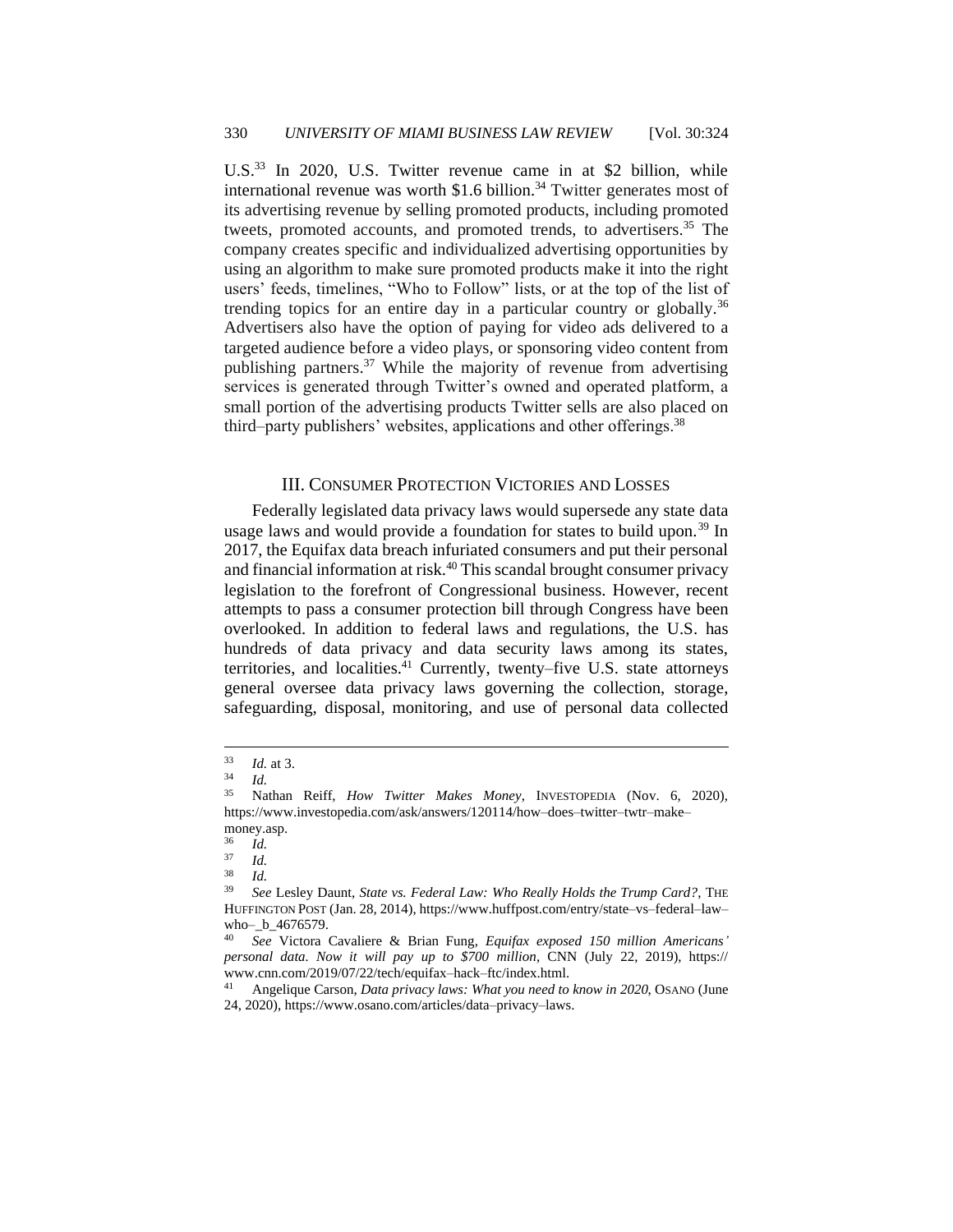from their residents, especially regarding instances of data breaches regarding the security of Social Security numbers.<sup>42</sup> Some apply only to governmental entities, some apply only to private entities, and some apply to both. Congress has thus far failed to pass comprehensive data privacy legislation. However, California has led the way in passing the strongest consumer protection bills in the nation.<sup>43</sup>

#### <span id="page-8-0"></span>*A. The Equifax Breach*

The 2017 Equifax breach eviscerated public trust in corporations and their data protection practices. Over 143 million Americans had their names, addresses, dates of birth, Social Security numbers, and drivers' license numbers exposed to hackers who had access to Equifax's system for months.<sup>44</sup> Over 200,000 users had their credit card information stolen as well.<sup>45</sup> Even after Equifax reinvested in its data security and compensated consumers for having their data stolen, the company continues to collect, bundle, and sell data to large financial institutions.<sup>46</sup>

In 2019, the Federal Trade Commission (FTC) fined Equifax up to \$700 million for failing to properly secure its network.<sup>47</sup> The FTC delegated \$300 million of the amount to a fund that provided credit monitoring services and compensated anyone who bought such products from Equifax as a result of the data breach.<sup>48</sup> The FTC instructed an extra \$125 million to go into a fund, should that \$300 million not suffice.<sup>49</sup> Forty–eight states, the District of Columbia and Puerto Rico split another \$175 million in civil penalties, and the Consumer Financial Protection Bureau (CFPB) received the final \$100 million.<sup>50</sup>

 $\frac{42}{43}$  *Id.* 

<sup>43</sup> *Id.*

<sup>44</sup> Josh Fruhlinger, *Equifax data breach FAQ: What happened, who was affected, what was the impact?*, CYBER SECURITY ONLINE (Feb. 12, 2020, 5:09 AM PST), https: //www.csoonline.com/article/3444488/equifax–data–breach–faq–what–happened–who– was–affected–what–was–the–impact.html.

<sup>45</sup> *Id.*

<sup>46</sup> Katie Lobosco, *Why Equifax will continue to profit by selling your personal information*, CNN MONEY (Oct. 4, 2017, 1:12 PM EST), https://money.cnn.com/2017/10/ 03/pf/equifax–profit/index.html.

<sup>47</sup> Thomas Brewster, *Equifax Just Got Fined Up To \$700 Million For That Massive 2017 Hack*, FORBES (Jul. 22, 2019, 10:01 AM EDT), https://www.forbes.com/sites/thomas brewster/2019/07/22/equifax–just–got–fined–up–to–700–million–for–that–massive– 2017–hack/?sh=7e526713e96d.

 $\frac{48}{49}$  *Id.* 

 $\frac{49}{50}$  *Id.* <sup>50</sup> *Id.*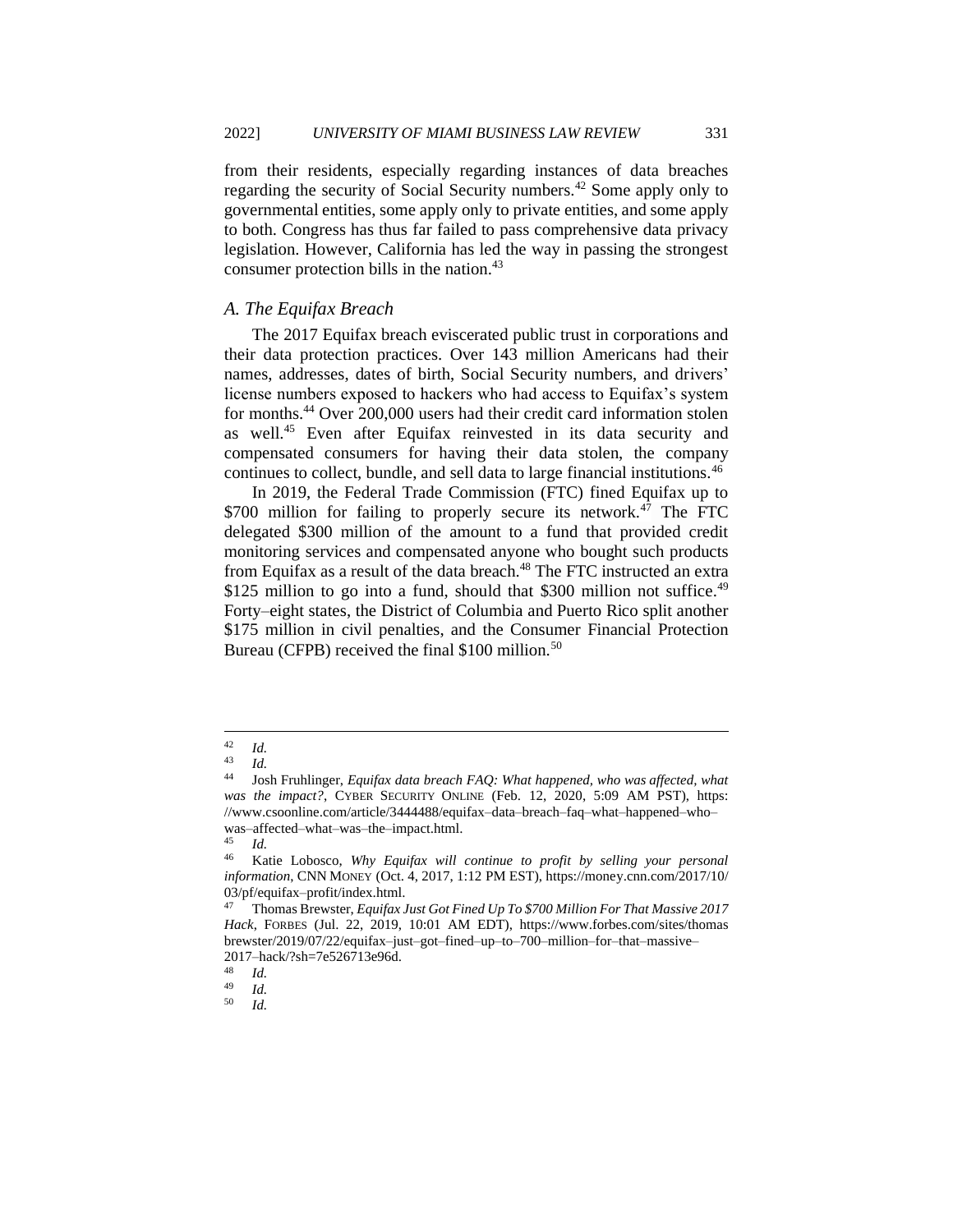#### <span id="page-9-0"></span>*B. Past Congressional Failure*

As Big Tech and social media companies rapidly gain influence and power, state and local leaders have turned to Congress to pass a federal data protection act. Federal leadership on this matter would move the process from a diverse and often complicated array of state and local solutions to the federal level, where the government would respond to privacy infringement issues in a uniform manner. A national data protection act, or DPA, would promote privacy and safety for users, but also for the companies who collect and analyze data while additionally implementing crucial compliance controls. Creating a national strategy while keeping every interest group in mind will allow companies to better understand their responsibilities and related enforcement, and therefore will be able to more effectively and efficiently protect their customers' data. Moreover, the FTC has repeatedly failed to enforce its own orders and has missed opportunities to act on dozens of detailed consumer privacy complaints alleging unfair practices concerning data collection, marketing to minors, cross–device tracking, consumer profiling, user tracking, discriminatory business practices, and data disclosure to third– parties.<sup>51</sup>

The United States does not currently have one federal data privacy law. There is a complex and piece–meal approach for sector–specific and medium–specific laws, including laws and regulations that address telecommunications, health information, credit information, financial institutions, and marketing.<sup>52</sup> The FTC has broad jurisdiction over commercial organizations under its authority to prevent unfair or deceptive trade practices.<sup>53</sup> While the FTC does not explicitly lay out what information should be included in website privacy policies, it has the authority to issue regulations, enforce privacy laws, and take enforcement actions to protect consumers.<sup>54</sup>

In 2018, the Cambridge Analytica scandal came to light as the political analysis firm harvested data from over 87 million Facebook users.<sup>55</sup> The company exploited Facebook's data selling practices, as it continued to

<sup>51</sup> *Confronting A Data Privacy Crisis, Gillibrand Announces Landmark Legislation To Create A Data Protection Agency*, KIRSTEN GILLIBRAND: UNITED STATES SENATOR FOR NEW YORK (Feb. 13, 2020), https://www.gillibrand.senate.gov/news/press/release/ confronting–a–data–privacy–crisis–gillibrand–announces–landmark–legislation–to– create–a–data–protection–agency.

 $\frac{52}{53}$  Carson, *supra* note 41.

 $\frac{53}{54}$  *Id.* 

 $\frac{54}{55}$  *Id.* 

<sup>55</sup> *See* Alix Langone, *Facebook's Cambridge Analytica Controversy Could Be Big Trouble for the Social Network. Here's What to Know*, TIME (Apr. 4, 2018, 5:15 PM EST), https://time.com/5205314/facebook–cambridge–analytica–breach/.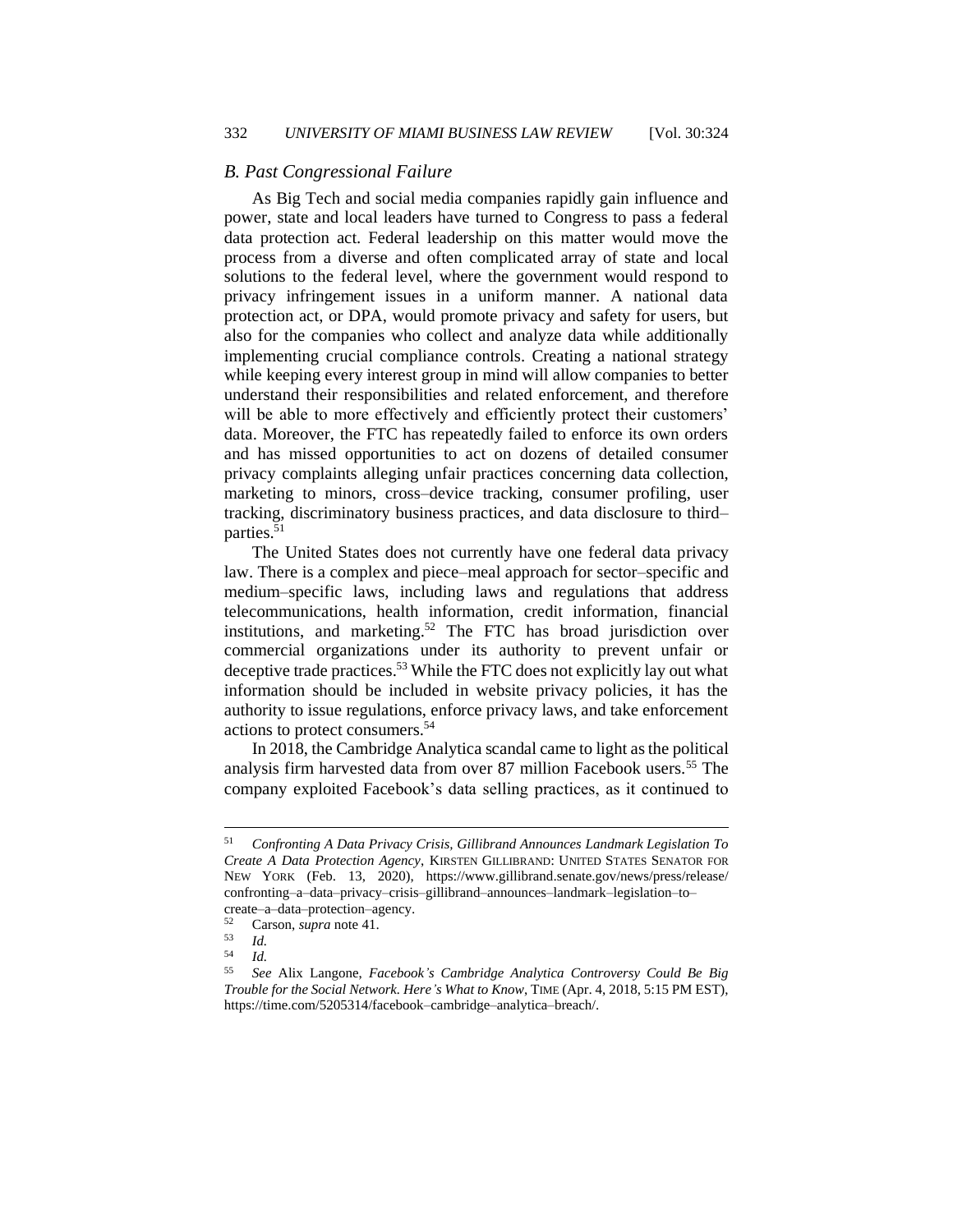buy information from a researcher who told Facebook the data was strictly for academic purposes.<sup>56</sup> The massive abuse of data infuriated the company's investors and caused Facebook's market cap to drop \$50 billion in two days.<sup>57</sup> While under investigation by the FTC, Facebook announced nine ways that the company planned to restrict data access.<sup>58</sup> However, Congress failed to fundamentally change the way Big Tech collects and distributes user data, and the FTC simply fined Facebook for its egregious privacy failure.<sup>59</sup>

Over the past few years, members of both parties have introduced data privacy legislation, but Congress has not implemented a new significant federal law on the matter. In December 2019, Senate Democrats unveiled their data privacy bill which begins to establish federal standards resembling California's CCPA (California Consumer Privacy Act), but lacked sufficient bipartisan support.<sup>60</sup> Democrats hoped to strengthen the FTC's authority in regulating Big Tech giants, especially after the Commission's settlements with both Facebook and YouTube.<sup>61</sup> In March 2020, Republicans introduced the Consumer Data Privacy and Security Act of 2020 (CDPSA) which sought to expand protections for small businesses when faced with privacy issues.<sup>62</sup> More significantly, however, the proposed law eliminated the right for private action against companies who commit privacy violations.<sup>63</sup>

Both parties have failed to compromise and agree on terms for a comprehensive data privacy law. Failure to implement significant policy would allow data breaches and mismanagement to continue plaguing Big Tech. The Equifax breach and the Cambridge Analytica scandal have exemplified that FTC fines do not significantly impact the practices of these corporations. Legislative action with genuine repercussions would

 $\frac{56}{57}$  *Id.* 

 $\frac{57}{58}$  *Id.* 

<sup>58</sup> Mike Schroepfer, *An Update on Our Plans to Restrict Data Access on Facebook*, META (Apr. 4, 2018), https://about.fb.com/news/2018/04/restricting–data–access/.

<sup>59</sup> *See* Mike Snider & Edward C. Baig, *Facebook fined \$5 billion by FTC, must update and adopt new privacy, security measures*, USA TODAY (Jul. 24, 2019, 7:14 PM EST), https://www.usatoday.com/story/tech/news/2019/07/24/facebook–pay–record–5–billion– fine–u–s–privacy–violations/1812499001/.

<sup>60</sup> Lauren Feiner, *Senate Democrats reveal new digital privacy bill that would strengthen the FTC's enforcement powers over tech companies*, CNBC (Nov. 26. 2019, 9:57 AM EST), https://www.cnbc.com/2019/11/26/senate–democrats–reveal–new–copra– digital–privacy–bill.html.<br> $^{61}$   $^{1}$ 

 $\begin{bmatrix} 61 & Id. \\ 62 & Gr. \end{bmatrix}$ 

<sup>62</sup> Gregory Katofil, *Federal Privacy Legislation Update: Consumer Data Privacy and Security Act of 2020*, THE NAT'L L. REV., VOLUME X, NO. 74 (Mar. 14, 2020), https://www.natlawreview.com/article/federal–privacy–legislation–update–consumer– data–privacy–and–security–act–2020.<br>  $\frac{63}{L}$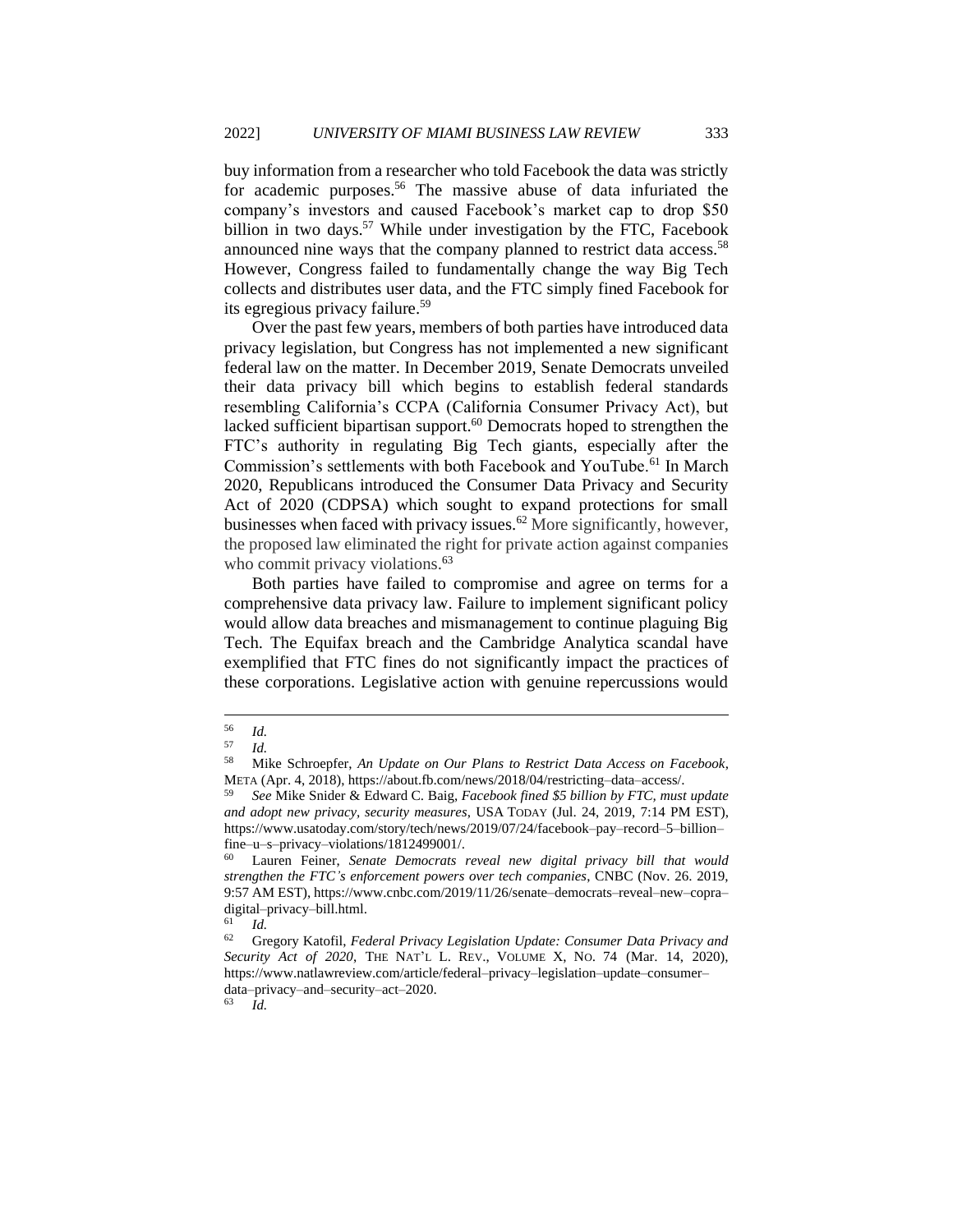likely have a greater impact on the data collection practices of these companies, and California has begun to lead this effort in recent years.

#### <span id="page-11-0"></span>*B. The California Blueprint*

California's reputation for trailblazing progressive policies continued in 2019 with the passage of the California Consumer Privacy Act (CCPA), which, at the time, was the strongest consumer and data privacy protection law in the nation.<sup>64</sup> The passage of the CCPA allows Californians "the right to: know what personal information of theirs is being collected; know whether the information is being sold or disclosed and to whom; and finally, say no to the sale of personal information."<sup>65</sup> Mirosofts quickly announced that it would adhere to the CCPA by applying such consumer protection standards nationally.<sup>66</sup> Facebook, however, has chosen to fight the CCPA by exploiting a potential loophole.<sup>67</sup> By giving third party businesses its web tracker, Pixel, Facebook argues that because the companies, not Facebook, are collecting the users' data, Facebook cannot be held liable for fines under the CCPA.<sup>68</sup>

In November 2020, California voters approved Proposition 24, or the California Privacy Rights Act (CPRA), which further expands the CCPA.<sup>69</sup> The Proposition allows consumers to: prevent businesses from sharing personal information; correct inaccurate personal information; and lastly, limit businesses' use of "sensitive personal information."<sup>70</sup> Such information includes precise geolocation; race; ethnicity; religion; genetic data; union membership; private communications; and certain sexual orientation, health, and biometric information.<sup>71</sup> The CPRA establishes a California Privacy Protection Agency (CalPPA) to enforce and implement consumer privacy laws, and impose administrative fines and prohibit

<sup>71</sup> *Id.*

<sup>64</sup> *See* Sara Morrison, *California's new privacy law, explained*, VOX (Dec. 30, 2019, 6:50 PM EST), https://www.vox.com/recode/2019/12/30/21030754/ccpa–2020–california –privacy–law–rights–explained.

<sup>65</sup> *Id.*

<sup>66</sup> *See* Julie Brill, *Microsoft will honor California's new privacy rights throughout the United States*, MICROSOFT (Nov. 11, 2019), https://blogs.microsoft.com/on–the–issues /2019/11/11/microsoft–california–privacy–rights/.

<sup>67</sup> *See* Sara Morrison, *Facebook is gearing up for a battle with California's new data privacy law*, VOX (Dec. 17, 2019, 5:00 PM EST), https://www.vox.com/recode/2019/  $12/17/21024366$ /facebook–ccpa–pixel–web–tracker.

<sup>68</sup> *Id.*

<sup>69</sup> *See* Sara Morrison, *California just strengthened its digital privacy protections even more*, VOX (Nov. 4, 2020, 12:06 PM EST), https://www.vox.com/2020/11/4/21534746/ california–proposition–24–digital–privacy–results.

 $\frac{70}{71}$  *Id.*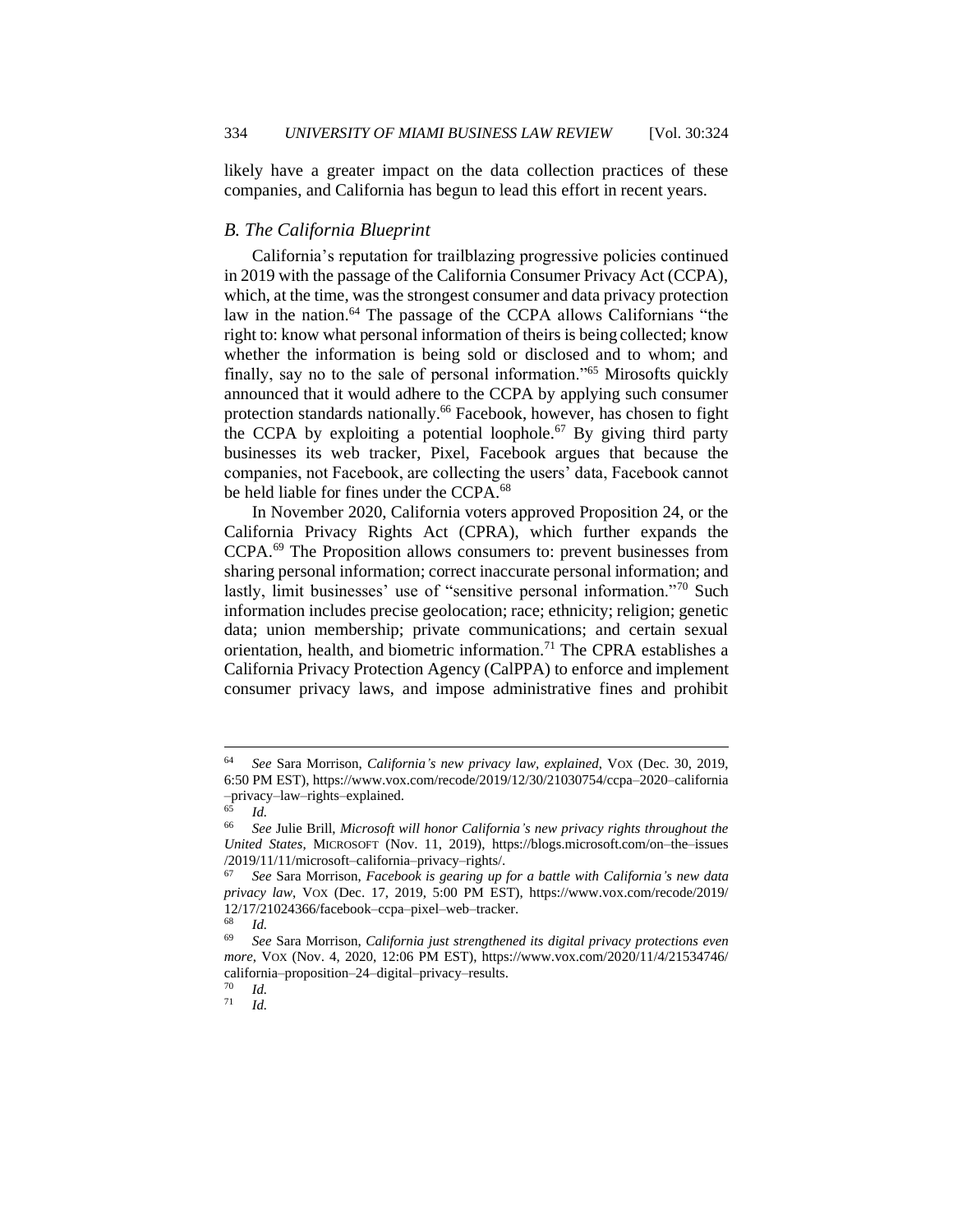businesses' retention of personal information for longer than reasonably necessary.<sup>72</sup>

According to Jones Day, the CPRA expands the private right of action to apply to data breaches.<sup>73</sup> Previously, consumers did not have many viable options to litigate these claims and solely relied on state or federal bodies to enforce the consumers' data protection rights.<sup>74</sup> Similarly, businesses providing services to minors may have heightened risk for fines equaling triple the maximum penalty for each violation.<sup>75</sup> The CPRA limits the defense that businesses may have to private actions, providing that "the implementation and maintenance of reasonable security procedures and practices . . . following a breach does not constitute a cure with respect to that breach."<sup>76</sup> In March 2020, Washington State failed to pass a law similar to CPRA solely because the legislature could not agree on whether individuals should have the right to take direct legal action.<sup>77</sup> As arguably the most contentious aspect of the CPRA, legislatures across the nation must decide how to address this part of the law.

Only a few of the CPRA's provisions go into effect immediately, with most of its provisions not becoming operative until January 1, 2023.<sup>78</sup> The new law finds precedent in the implementation of the European Union's General Data Protection Regulation (GDPR).<sup>79</sup> The GDPR entered into force on May 24, 2016, but did not become effective until May 25, 2018.<sup>80</sup> In theory, the delayed implementation provided companies with two years to establish feasible ways to ensure compliance with the updated law.<sup>81</sup> The GDPR governs the collection, use, transmission, and security of data collected from residents of any of the twenty–eight member countries of the European Union. The law applies to all EU residents, regardless of the

 $\begin{array}{cc} 80 & Id. \\ 81 & Id. \end{array}$ 

<sup>81</sup> *Id.*

 $\frac{72}{73}$  *Id.* 

<sup>73</sup> Jones Day, *California Voters Adopt the California Privacy Rights Act*, JONES DAY (Nov. 2020), https://www.jonesday.com/en/insights/2020/11/california–voters–approve– cpra.

 $\frac{74}{75}$  *Id.* 

 $\frac{75}{76}$  *Id.* 

<sup>76</sup> *Id.*

<sup>77</sup> *See* Khari Johnson, *Washington Privacy Act fails again, but state legislature passes facial recognition regulation*, VENTURE BEAT (Mar. 12, 2020), https://venturebeat .com/2020/03/12/washington–privacy–act–fails–in–state–legislature–again/.

<sup>78</sup> Jones Day, *supra* note 73.

<sup>79</sup> *See* David Strauss, *CCPA 2.0: Analysis of the California Privacy Rights Act's Implementation Timeline*, HUSCH BLACKWELL (May 11, 2020), https://www. bytebacklaw.com/2020/05/ccpa–2–0–analysis–of–the–california–privacy–rights–acts– implementation–timeline/.<br> $^{80}$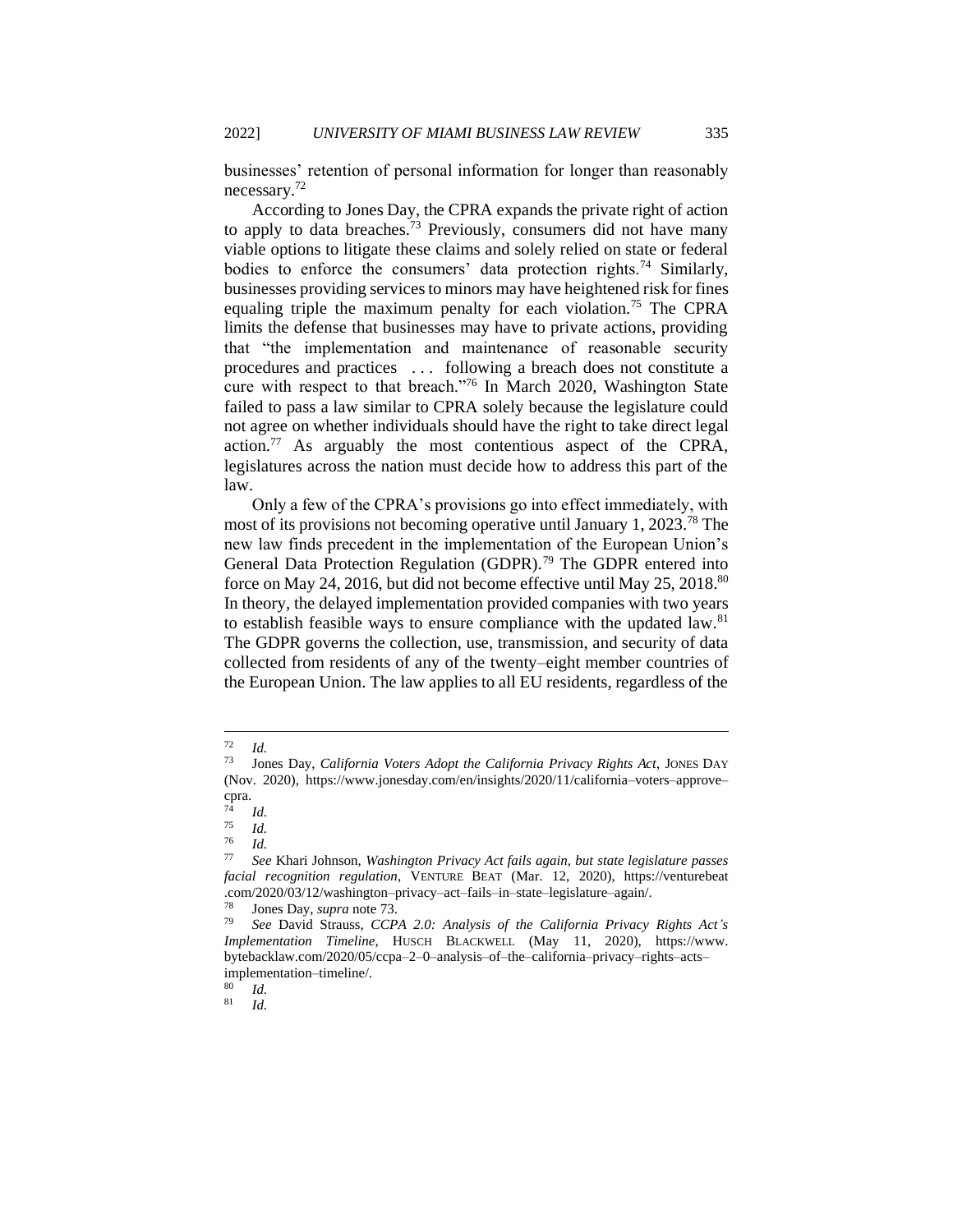entity's location that collects the personal data.<sup>82</sup> Fines of up to  $\epsilon$ 20 million or 4% of total global turnover may be imposed on organizations that fail to comply with the GDPR.<sup>83</sup>

Under the GDPR, consumers have greater control over what they consent to while navigating through websites.<sup>84</sup> The consent must be easy to withdraw, and for someone under sixteen, a person holding "parental responsibility" must opt in to data collection on their behalf.<sup>85</sup> Moreover, under the new regulations, companies must notify their data protection authority about a data breach within seventy–two hours of first becoming aware of it.<sup>86</sup>

#### IV. REINFORCING CONSUMER PROTECTIONS

<span id="page-13-0"></span>The federal government has allowed Big Tech and social media companies to profit off data provided by their users for nearly two decades. Users' hands are forced in agreeing to the terms and conditions of these companies, as the influence of these companies has become too much to resist. Congress must implement a bipartisan solution to the unethical collection of data and infringement of privacy by either creating a data tax, or by passing a comprehensive data protection act to curb these limitless data collection practices. Additionally, should a consumer's rights be violated, the consumer should have the right to take legal action against the entity rather than hope that state prosecutors pursue the case. California's CPRA addresses these issues and provides a legitimate solution to the nation's data privacy problem. Alternatively, Apple has recently begun self–regulating data collection policies on all apps which it supports through its iOS, which may lead to heightened consumer protection.<sup>87</sup> As one of the most influential tech companies in the world, Apple's new regulations may force companies to tighten their data privacy practices. This would prioritize the needs of consumers over corporate profits.

 $rac{82}{83}$  *Id.* 

 $\begin{array}{cc} 83 & Id. \\ 84 & Co. \end{array}$ 

<sup>84</sup> *See* Arjun Kharpal, *Everything you need to know about a new EU data law that could shake up big US tech*, CNBC (May 25, 2018, 12:29 PM EST), https://www.cnbc.com /2018/03/30/gdpr–everything–you–need–to–know.html.

 $\frac{85}{86}$  *Id.* 

 $rac{86}{87}$  *Id.* 

<sup>87</sup> *See* Bernard Marr, *Apple Vs. Facebook – Who Will Win The Data Privacy War?*, FORBES (Feb. 19, 2021, 12:34 AM EST), https://www.forbes.com/sites/bernardmarr/2021 /02/19/apple–vs–facebook––who–will–win–the–data–privacy–war/?sh=7fb2bb4b5e14.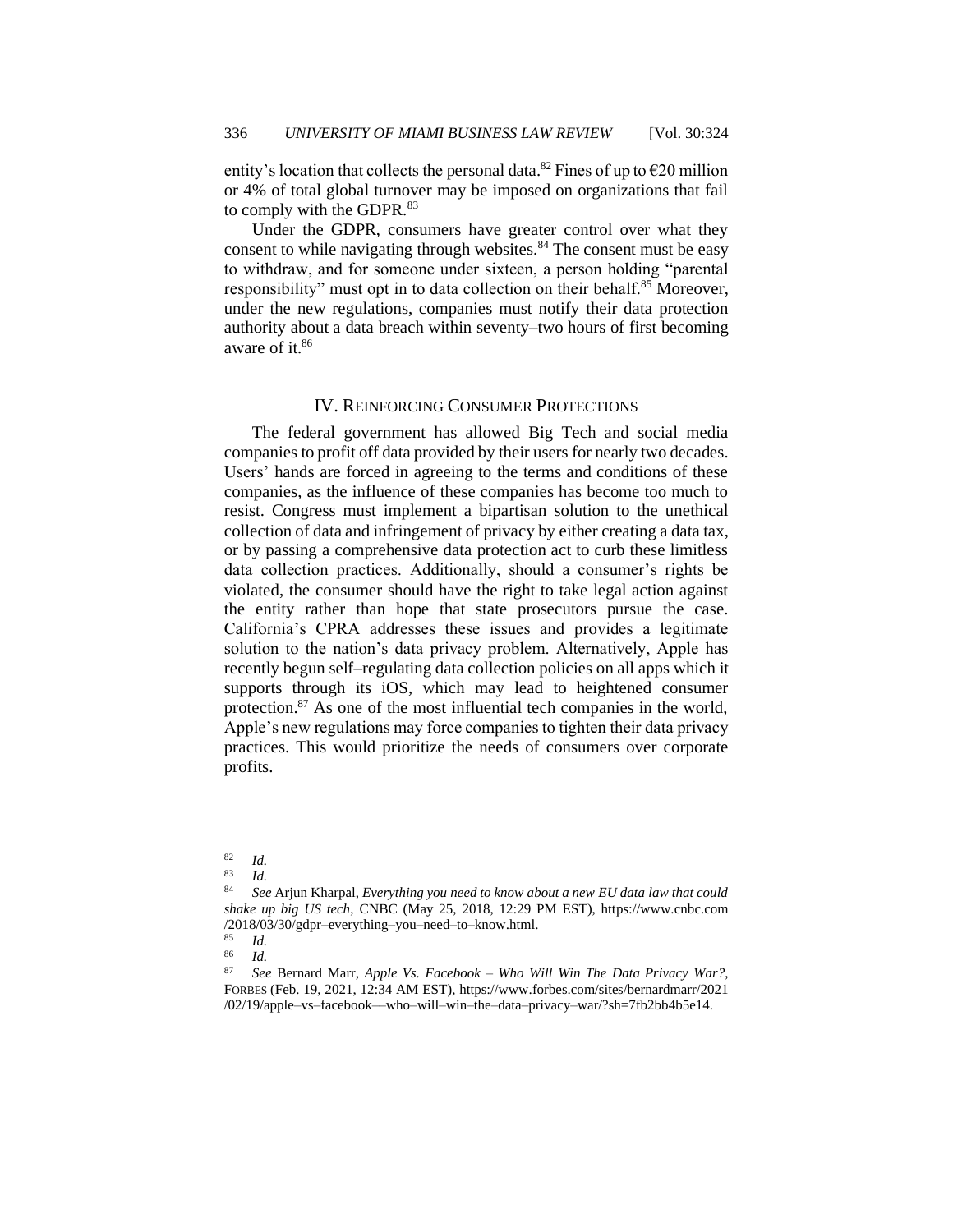#### <span id="page-14-0"></span>*A. The Data Tax*

Advocates for consumer protection have proposed a minor data tax, between .8 and 1 percent, which would be implemented across the entire industry of selling users' personal information. With social media companies generating billions of dollars every year, a fractional data tax will not considerably impact the bottom line. Saadia Madsbjerg argues that the data tax would be nothing more than a sales tax, as users' data has become increasingly valuable and is the commodity being sold.<sup>88</sup> Although access to "free" platforms on the internet must come at a cost, the imbalance of power has paved the way for this necessary change. When considering options quickly, a broad data tax presents an appealing option for governments to give consumers just compensation for data. The tax would be relatively simple to implement, despite the potential difficulty in measuring the true value added in Big Tech's digital economy and business model. Most importantly, a data tax would not require a direct measure of how valuable each piece of personal data and information is worth.<sup>89</sup> Such an undertaking would prove tedious and time consuming, and would likely clog up the tax's overall implementation and success. According to the Los Angeles Times, the data brokerage industry generated \$200 billion in 2019; a data tax of even 1 percent would generate over \$2 billion.<sup>90</sup>

Even if corporations and small businesses alike choose to continue harvesting consumers' data, a tax would begin to rebalance the power struggle that corporations have imposed on users. Axios reported that on average, Facebook values each of its users at \$7.37 and Twitter  $$2.83$ <sup>91</sup> Big Tech giants should pay their fair share in profiting off of information shared by its users. In 2019, California Governor Gavin Newsom announced his interest in implementing a "data dividend," which would allow consumers to reap the benefits of providing their information to corporations.<sup>92</sup> Newsom justifies this stance by emphasizing that Big Tech

<sup>88</sup> *See* Saadia Madsbjerg, *It's Time to Tax Companies for Using Our Personal Data*, THE NEW YORK TIMES (Nov. 14, 2017), https://www.nytimes.com/2017/11/14/business/ dealbook/ . . . .taxing–companies–for–using–our–personal–data.html.

 $\frac{89}{90}$  *Id.* 

 $\frac{90}{91}$  *Id.* 

<sup>91</sup> *See* Sara Fischer, *Reddit's exponential valuation rise*, AXIOS (Feb. 12, 2019), https://www.axios.com/reddits–exponential–valuation–17295eb2–28e5–47bf–a2db– caa5d488e3af.html.

<sup>92</sup> Jeff Daniels, *California governor proposes 'new data dividend' that could call on Facebook and Google to pay users*, CNBC (Feb. 12, 2019, 9:36 AM EST), https://www.cnbc.com/2019/02/12/california–gov–newsom–calls–for–new–data– dividend–for–consumers.html.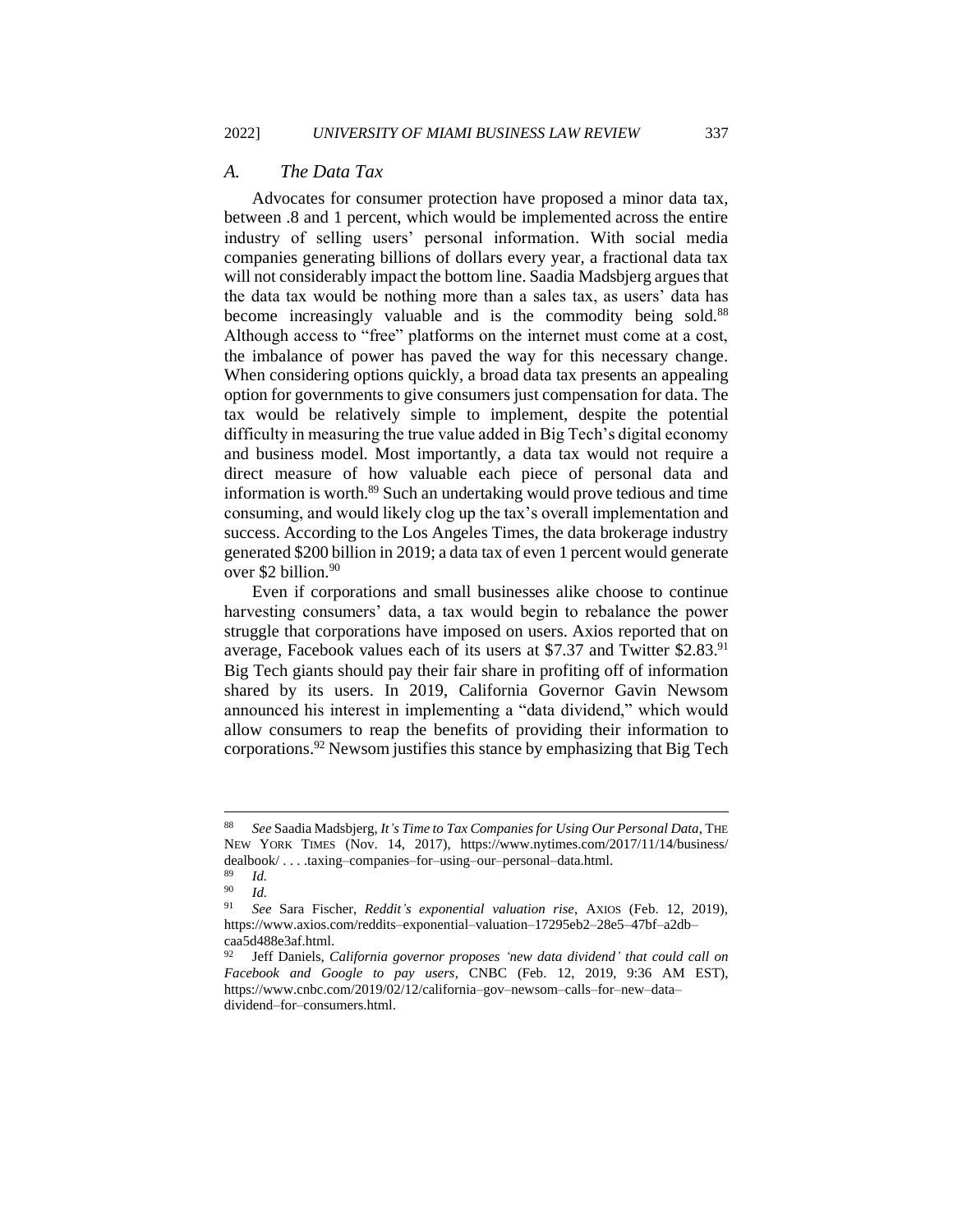giants make billions of dollars collecting, curating and monetizing our personal data, so they should have an equally important duty to protect it.<sup>93</sup>

In 2020, a global tax watchdog, the Organization for Economic Cooperation and Development (OECD) proposed an overhaul of international tax rules to make sure big tech companies pay their dues, and warned that failure to adopt it would make the economic recovery from COVID–19 harder. $94$  The group has tried to balance the demands of over 135 countries, but the U.S. has long resisted the type of regulation being discussed.<sup>95</sup> Cross–border taxation has become tricky as companies have sold digital services, rather than physical goods.<sup>96</sup> They can easily move their headquarters to low–tax countries, recording profits and parking assets like trademarks and patents in those jurisdictions to avoid paying the governments of the places where they do business, or were founded.<sup>97</sup> In early 2021, the OECD negotiations resumed and most participants indicated that they prefer an international agreement rather than unilateral measures.<sup>98</sup> Amazon, Google, and Facebook all released statements supporting OECD's efforts to create a strongly supported system.<sup>99</sup>

#### <span id="page-15-0"></span>*B. Implementing a Federal Data Privacy Standard*

In creating a federal baseline for consumer protection and privacy rights, the federal government must create a floor, not a ceiling. Although the federal government would establish the standards that companies and data collection groups would adhere to, individual states will continue to be responsible for administering and policing the new law. Some states, such as California, will likely go above and beyond the requirements of the federal law and allow, for example, individuals to litigate their claims against companies themselves. Congress would work with Big Tech companies, consumer rights groups, and data privacy activists in order to hear all sides of the issue. However, as Congress' previous attempts have shown, balancing the interests of all parties affected has proven to be quite a feat.

 $\frac{93}{94}$  *Id.* 

<sup>94</sup> *See* Kelvin Chan, *Global watchdog proposes tax overhaul*, ASSOCIATED PRESS (Oct. 12, 2020), https://apnews.com/article/technology–business–paris–france–tax–reform– bc18de1f6f3e657f6162b4c2e810f21b.

<sup>95</sup> *Id.*

<sup>96</sup> *See* Evie Liu, *The OECD Wants Big Tech to Pay More Taxes*, BARRON'S (Oct. 9, 2019, 3:18 PM EST), https://www.barrons.com/articles/oecd–tax–reform–big–tech– google–digital–economy–51570648654.

*Id.* 

<sup>98</sup> David McHugh, *Debate heats up over how countries tax Big Tech companies*, ABC NEWS (Jan. 27, 2021, 8:07 AM EST), https://abcnews.go.com/Business/wireStory/debate– heats–countries–tax–big–tech–companies–75510363. <sup>99</sup> *Id.*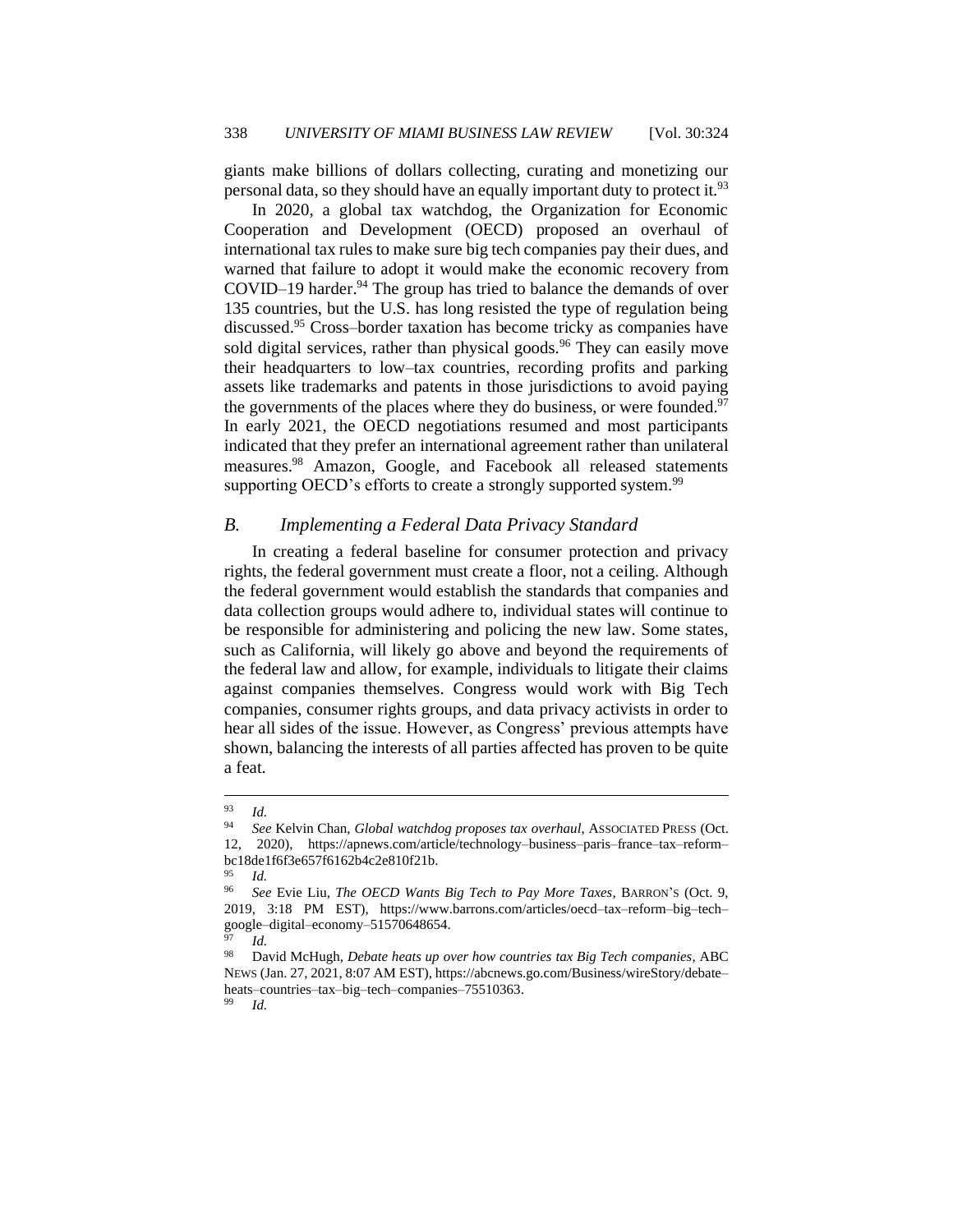Mark Zuckerberg met with a group of senators in September 2019 to discuss Big Tech regulation and potential policy implementation.<sup>100</sup> Facebook had recently settled with the FTC to end its probe into the company's data privacy practices.<sup>101</sup> Zuckerberg expressed that he understood that Big Tech's self–regulation will not work, and that some form of government intervention is necessary.<sup>102</sup> This meeting proved to be a very important first step in bringing the relevant parties to the table in order to implement relevant change. Although Facebook has responded contentiously to California's CCPA and CPRA, the state law has given federal lawmakers ideas as to how a national strategy could be implemented.<sup>103</sup>

Almost every federal privacy bill in recent Congressional sessions have met the general baseline established by the original CCPA, predominantly through the inclusion of individual privacy rights.<sup>104</sup> Most notably, two recent bills from Senate Commerce Chairman Roger Wicker (R–MS) and Ranking Member Maria Cantwell (D–WA) go further than the CCPA by establishing limits for data collection, use, and sharing while also applying those obligations to third parties that receive personal information.<sup>105</sup> Cantwell's bill, the Consumer Online Privacy Rights Act (COPRA) and Wicker's bill, the SAFE DATA Act, address many of the same issues, but approach the concepts differently.<sup>106</sup>

Both bills adopt the same general framework: a set of individual rights combined with boundaries on how businesses collect, use, and share information, all of which would be enforced through the FTC.<sup>107</sup> The individual rights include access, correction, deletion, and portability for personal information, along with rights to give "affirmative express consent" before the collection and processing of "sensitive" categories of information and to opt out of the sale or transfer of personal data.<sup>108</sup> Business obligations include data minimization, use limitations, data

<sup>&</sup>lt;sup>100</sup> Feiner, *supra* note 60.

 $\frac{101}{102}$  *Id.* 

 $\frac{102}{103}$  *Id.* 

<sup>103</sup> *See* Jon Swartz, *California's landmark privacy law is Facebook's next 'nightmare'*, MARKETWATCH (Aug. 22, 2020, 10:36 AM EST), https://www.marketwatch.com/ story/californias–landmark–privacy–law–is–facebooks–next–nightmare–2020–08–18.

<sup>104</sup> Cameron F. Kerry & Caitlin Chin, *By passing Proposition 24, California voters up the ante on federal privacy law*, BROOKINGS (Nov. 17, 2020), https://www. brookings.edu/blog/techtank/2020/11/17/by–passing–proposition–24–california–voters– up–the–ante–on–federal–privacy–law/.

 $105$  *Id.* 

<sup>106</sup> *See* Cameron F. Kerry, *Game on: What to make of Senate privacy bills and hearing*, BROOKINGS (Dec. 3, 2019), https://www.brookings.edu/blog/techtank/2019/12/03/game– on–what–to–make–of–senate–privacy–bills–and–hearing/

 $\frac{107}{108}$  *Id.* 

<sup>108</sup> *Id.*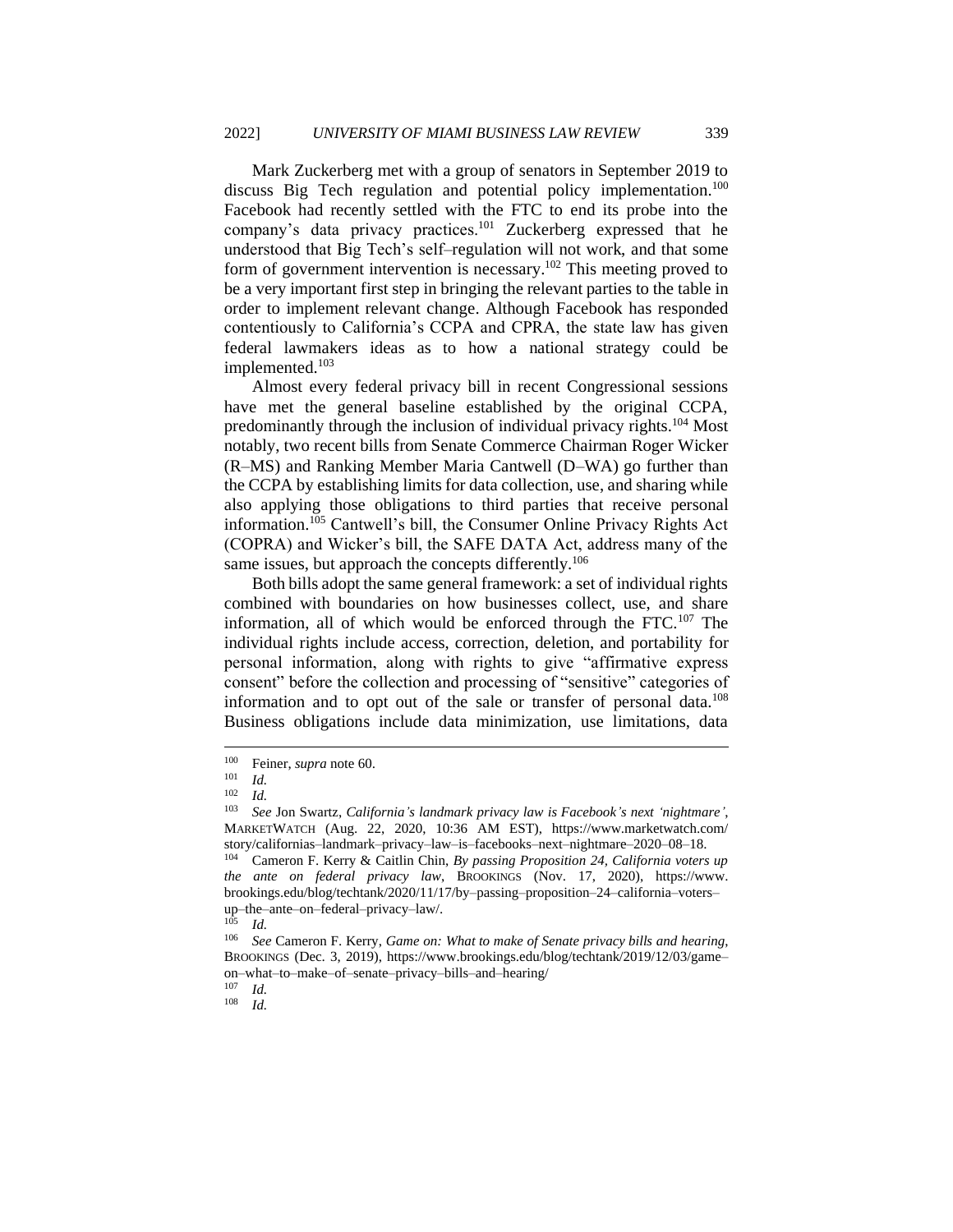security, and the responsibility to bind other companies that receive personal information to the same obligations.<sup>109</sup> In addition, both bills expand FTC enforcement authority, with state attorney general enforcement authority as force multipliers, and give the agency power to interpret specific provisions by adopting rules and expanded legal authority.<sup>110</sup>

However, the recent passage of the CPRA changes the thinking behind a federal standard, as the California law has incorporated many of these same provisions.<sup>111</sup> Nevertheless, there are still several areas where federal legislation can offer greater protections, such as the private right of action, establishing small business requirements, and protecting consumers against algorithmic discrimination.<sup>112</sup> Similarly, a federal standard for consumer privacy rights would be applauded by consumers in states with no such protections. Recent settlements over the past ten years with the FTC have demonstrated that federal fines for privacy–violating corporations are often simply viewed as the cost of doing business, not a call to change these vicious practices.<sup>113</sup> To make privacy protections meaningful, consumers should have the right to sue such violating companies for damages, and the FTC should have the authority to levy civil penalties and to set strong privacy rules. $114$ 

#### <span id="page-17-0"></span>i. Private Right of Action:

Politicians on both sides of the aisle have debated whether individuals should be able to bring legal actions under privacy laws.<sup>115</sup> Earlier this year, a Washington State privacy bill failed to pass due to this very issue.<sup>116</sup> In order to ease the fears of business leaders in California, referendum leader Alastair Mactaggart proposed a limited private right of action in both the CCPA and CPRA.<sup>117</sup> As seen in both Washington and California, balancing the interests of all parties considered paves the way for successful legislation. The CCPA narrowly allows individuals to sue for cases of "unauthorized access and exfiltration, theft, or disclosure of a consumer's nonencrypted or nonredacted personal information," and

<sup>109</sup> *Id.*

<sup>110</sup> *Id.*

<sup>111</sup> *See generally* Jones Day, *supra* note 73.

<sup>112</sup> *See* Kerry & Chin, *supra* note 104.

<sup>113</sup> *See* Neema Singh Guliani & Kate Ruane, *Senators Reveal Their Plans to Protect Consumer Privacy Online*, AMERICAN CIVIL LIBERTIES UNION (Dec. 5, 2019), https://www.aclu.org/news/privacy–technology/senators–reveal–their–plans–to–protect– consumer–privacy–online/.

 $\frac{114}{115}$  *Id.* 

Kerry & Chin, *supra* note 104.

<sup>116</sup> Guliani & Ruane, *supra* note 113.

<sup>117</sup> Guliani & Ruane, *supra* note 113.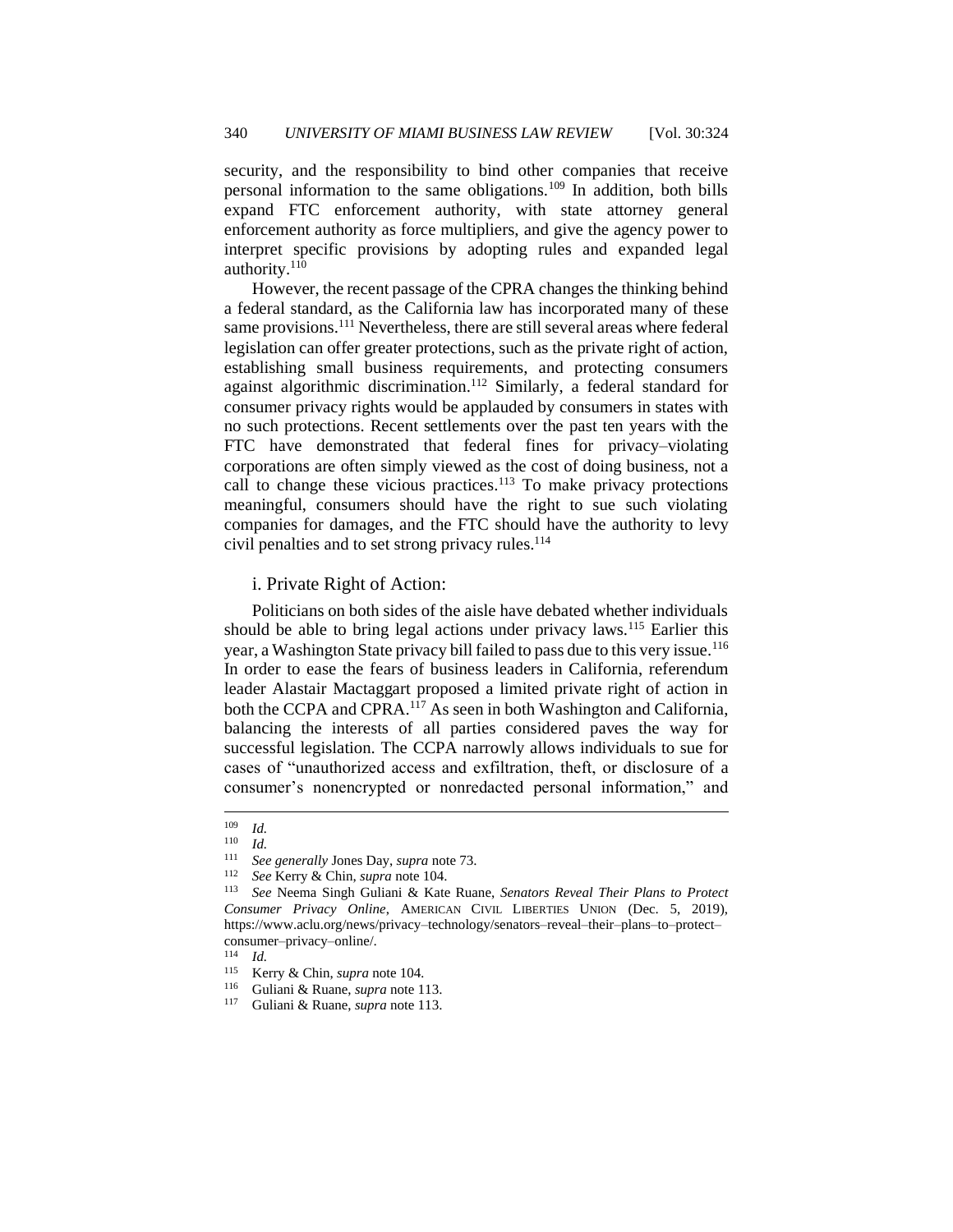requires potential plaintiffs to give businesses a thirty–day notice and an opportunity to "cure" the issue.<sup>118</sup> The CPRA does not significantly expand this provision, and only clarifies that the disclosure of an email address, combined with a security question or password that would expose access to an online account, constitutes a covered data breach and that businesses cannot "cure" a claim simply by implementing new security procedures following an incident.<sup>119</sup> By narrowing the scope of potential litigation, California lawmakers have given consumers some private recourse in protecting their data while also defending the corporations' course of business.

Consumers have also tested whether the CPRA's right to private action can be applied retroactively. Current California precedent establishes that for a law to be applied retroactively, the law must include an expressly stated retroactivity provision.<sup>120</sup> The CPRA does not currently include such a provision, but lawsuits have already attempted to apply the law retroactively.<sup>121</sup> Congress should take Mactaggart's leadership as a starting point, but consumer rights activists have stressed the importance of a more expansive right of private action against corporations.

#### <span id="page-18-0"></span>ii. Small Businesses Requirements:

From local to federal, most legislation comes with its fair share of loopholes, and the CCPA is no exception. The California law has a significant and sweeping exemption: it does not apply to any organization that annually generates under \$25 million, earns less than 50% of revenue from selling consumer data, and processes data from less than 50,000 entities.<sup>122</sup> Even though the CPRA alters the standards of this exemption, it does not completely remove them.<sup>123</sup> By permitting exceptions for small businesses, consumers continue to worry about the safety of their personal information. Although small businesses provide crucial services and provide jobs for millions of Americans, consumer rights advocates have begrudgingly accepted this exception.

<sup>118</sup> Guliani & Ruane, *supra* note 113.

<sup>119</sup> Guliani & Ruane, *supra* note 113.

<sup>120</sup> Evangelatos v. Superior Court, 753 P.2d 585, 639 (Cal. 1988).

<sup>&</sup>lt;sup>121</sup> Cathy Cosgrove, *The private right of action*, THE INTERNATIONAL ASSOCIATION OF PRIVACY PROFESSIONALS (June 8, 2020), https://iapp.org/news/a/ccpa–litigation–shaping– the–contours–of–the–private–right–of–action/.

<sup>122</sup> *See* Anna Attkisson, *How California's Consumer Privacy Act Will Affect Your Business*, BUSINESS NEWS DAILY (Dec. 31, 2019), https://www.businessnewsdaily.com/ 10960–ccpa–small–business–impact.html.

<sup>123</sup> Elizabeth Harding, *CPRA – What This Means For Your Business*, THE NAT'L L. REV. (Nov. 9, 2020), https://www.natlawreview.com/article/cpra–what–means–your–business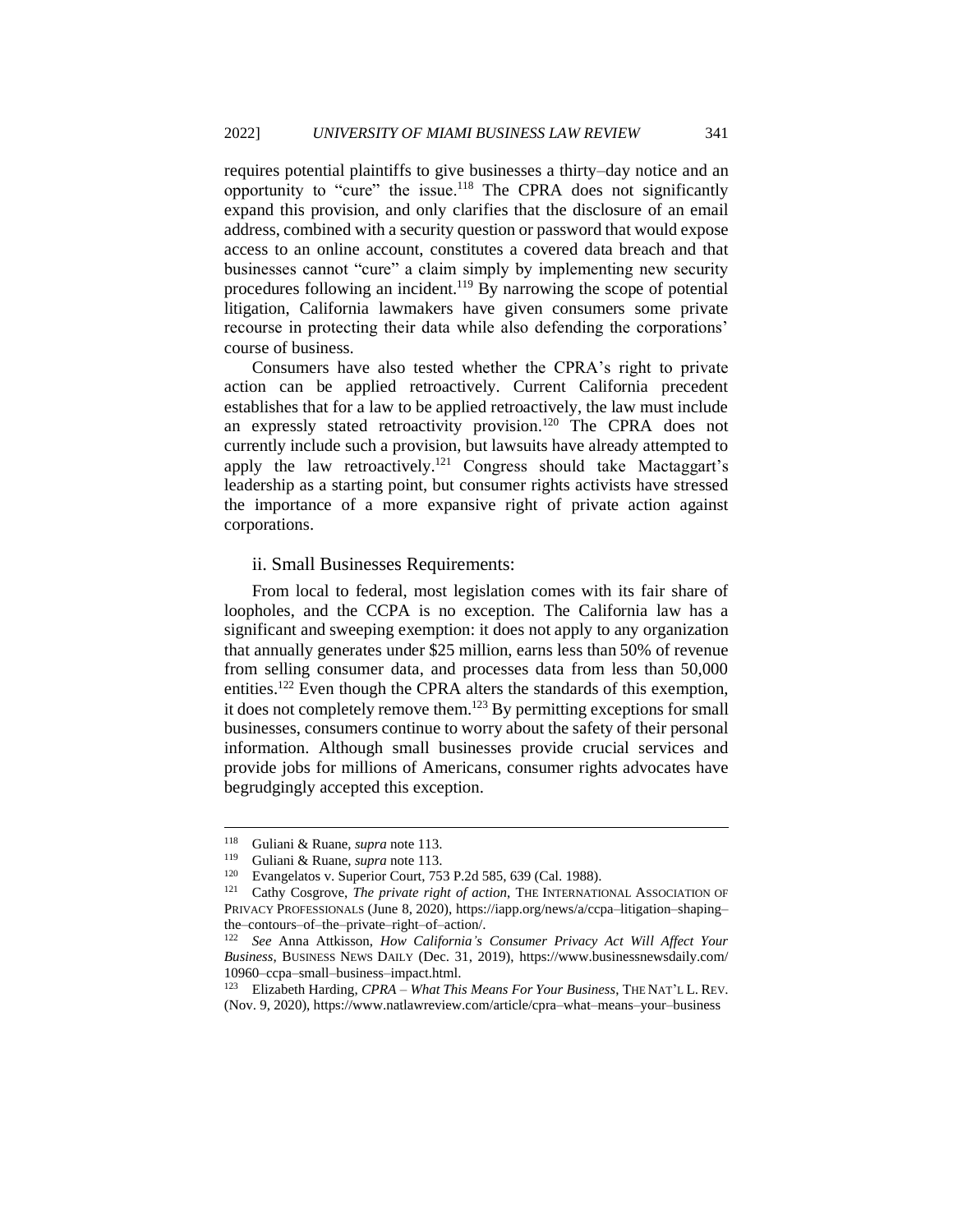Closing the small business loophole when applying a federal data privacy law would likely provide stronger protections for consumers and their data. Cantwell and Wicker's legislation take separate approaches: COPRA broadly exempts businesses that do not meet certain size or revenue requirements from all provisions of the bill, while the SAFE DATA Act only exempts them from certain ones.<sup>124</sup> In order to satisfy both sides, businesses should face liability depending on how the size and complexity of the covered entity, scope of covered data, and possible privacy risks, with some additional requirements or exemptions for large or small data holders.<sup>125</sup> Creating these general standards of responsibility would establish some sort of baseline to protect privacy for all organizations, while avoiding an unmanageable burden for smaller businesses.<sup>126</sup>

#### <span id="page-19-0"></span>iii. Algorithmic discrimination

The CCPA does not directly address algorithmic discrimination, although the CPRA does give individuals the right to turn off automated decision–making while accessing a company's website.<sup>127</sup> Algorithms and machine learning have the potential to use personal information and consumer preferences in ways that could benefit individuals, such as alert them to new product offerings of services. However, this technology has the propensity to harm individuals as well. This becomes a civil rights issue if algorithms make decisions that could limit options or opportunities for marginalized groups of people or otherwise violate existing federal or state anti-discrimination laws.<sup>128</sup>

The Wicker and Cantwell bills both go beyond the algorithmic discrimination standards established by the CCPA and CPRA. However, significant differences between the approaches exist. Wicker's bill allows the FTC to refer information about instances of likely anti–discrimination laws to relevant government agencies and also recommends the FTC issue algorithmic transparency reports.<sup>129</sup> However, the FTC already has the authority to refer such information in multiple contexts, so this proposed solution likely will not achieve its intended goal.<sup>130</sup> Meanwhile, Cantwell's bill requires businesses to conduct annual "algorithmic decision–making impact assessments" and holds that any violation of

<sup>&</sup>lt;sup>124</sup> Kerry & Chin, *supra* note 104.

Kerry & Chin, *supra* note 104.

<sup>126</sup> Kerry & Chin, *supra* note 104.

<sup>127</sup> Kerry & Chin, *supra* note 104.

<sup>128</sup> Kerry & Chin, *supra* note 104.

<sup>129</sup> Kerry & Chin, *supra* note 104.

<sup>130</sup> Guliani & Ruane, *supra* note 113.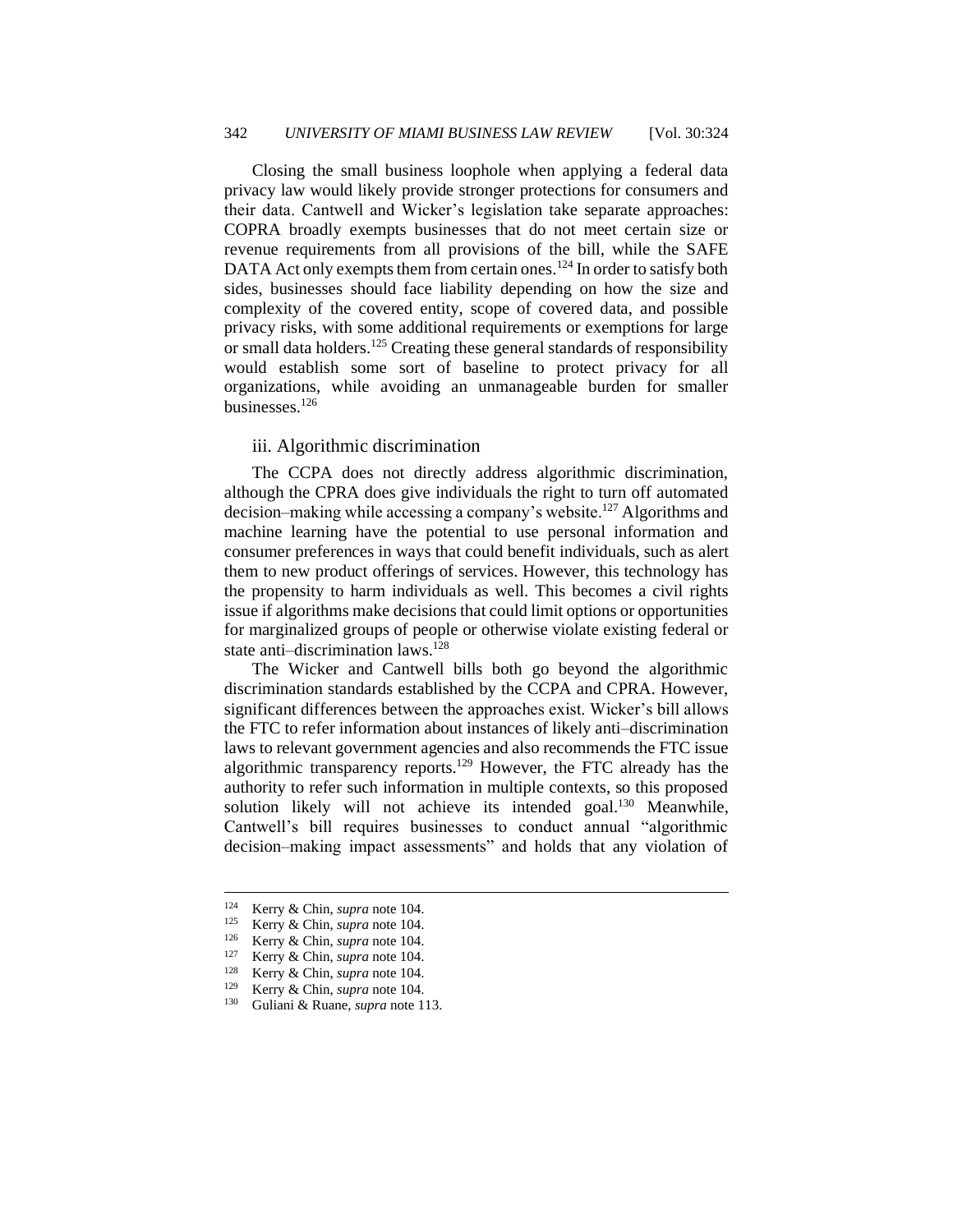anti–discrimination laws is also a violation of the FTC Act.<sup>131</sup> This significant change would directly impact the way the federal government regulates companies. Additionally, Cantwell's bill includes provisions that would prohibit the use of data to discriminate in housing, employment, credit, education, or public accommodations, and permits the FTC to enforce the prohibition.<sup>132</sup>

Under any sort of federal privacy law passed in Congress, companies should observe a "duty of care" against processing or transferring covered data in a manner that could violate existing anti–discrimination laws, in addition to the legislative provisions from Wicker and Cantwell.<sup>133</sup> As consumer privacy becomes more prevalent, a federal privacy law could go well beyond the CPRA. Congress has a duty to end discrimination in all forms and could continue its work in doing so by holding businesses responsible and accountable. This includes when a corporation creates and implements algorithms which have an inherently prejudicial impact on higher risk or marginalized populations.

#### <span id="page-20-0"></span>*C. The Potential of Self–Regulation*

In January 2021 at a data privacy conference in Brussels, Apple CEO Tim Cook announced Apple's new App Tracking Transparency regulation software.<sup>134</sup> In his presentation, Cook focused on the problematic practice tech companies utilize to generate revenue: intentionally misleading users.<sup>135</sup> Although Cook did not mention Facebook by name, he did hint to platforms which decrease public trust in vaccines and serve targeted ads which often led to real world violence.<sup>136</sup> Based on user preferences and data, Facebook previously recommended extremist groups to users through its algorithms, but the company recently announced it would end such recommendations.<sup>137</sup> After the conference, Zuckerberg slammed Cook and claimed that Apple's privacy changes come as a way for the company to disadvantage Facebook.<sup>138</sup>

With App Tracking Transparency, Apple will require every iOS app to ask users upfront if Apple has permission to share their information with

<sup>&</sup>lt;sup>131</sup> Kerry & Chin, *supra* note 104.

<sup>&</sup>lt;sup>132</sup> Guliani & Ruane, *supra* note 113.<br><sup>133</sup> Kerry & Chin, *supra* note 104

<sup>133</sup> Kerry & Chin, *supra* note 104.

<sup>134</sup> *See* Kif Leswing, *Apple CEO links Facebook's business model to real–world violence*, CNBC (Jan. 28, 2021), https://www.cnbc.com/2021/01/28/apple–ceo–tim–cook–says– f.html.

 $\frac{135}{136}$  *Id.* 

 $\frac{136}{137}$  *Id.* 

 $\frac{137}{138}$  *Id.* 

<sup>138</sup> *Id.*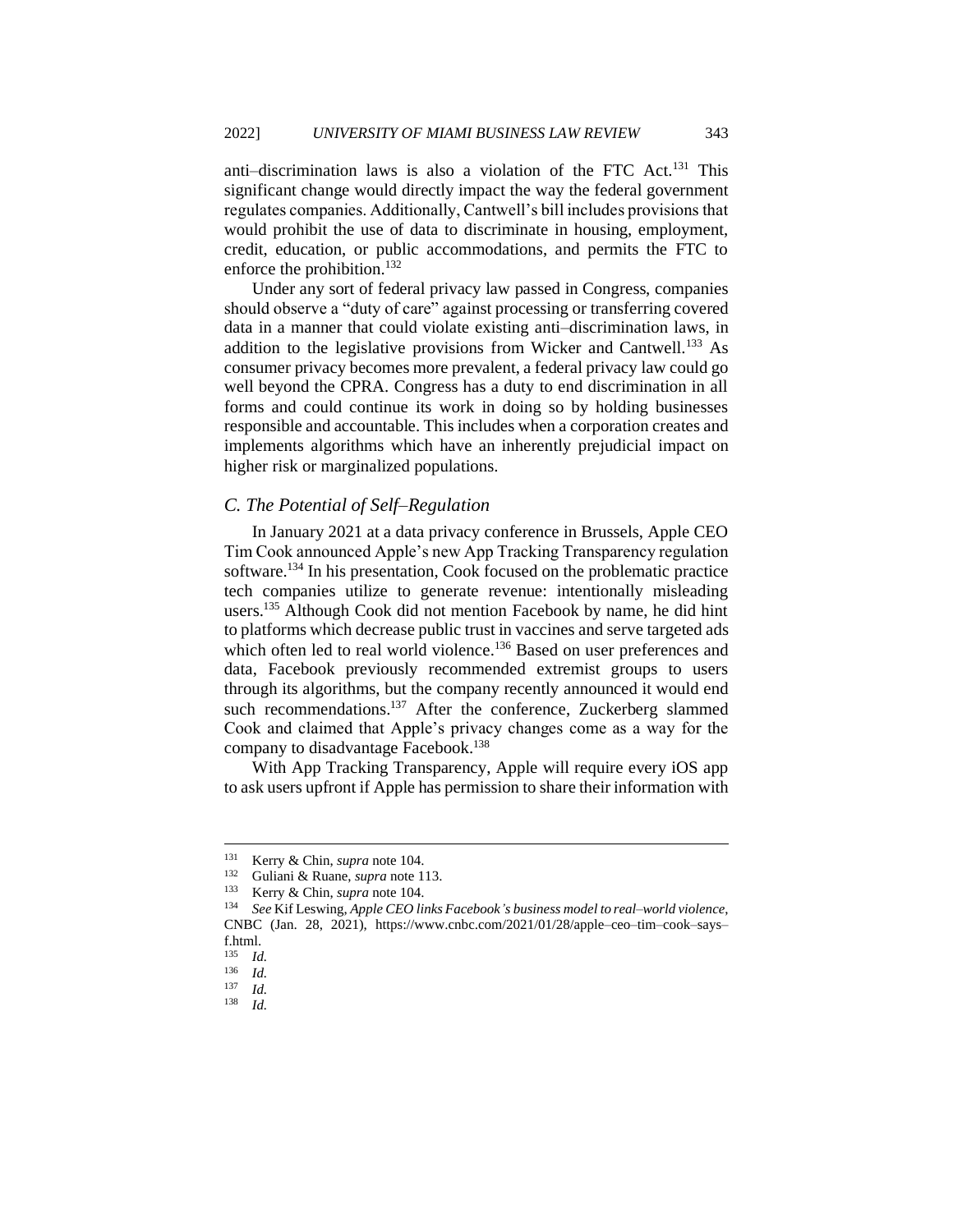data brokers and other networks.<sup>139</sup> If users give their permission, the app can then serve mobile ads to them and measure their response to those ads.<sup>140</sup> After this change is in place, users will see a notification the first time they launch any new app on their phone, explaining what the proposed third–party tracker is used for, and whether the user wants to approve or reject the tracking and sharing of their data.<sup>141</sup> When these changes become implemented in spring 2021, Apple will begin its role as self–regulator of data privacy rights.<sup>142</sup>

On the other hand, Facebook's recent data privacy changes have infuriated its users.<sup>143</sup> Currently, WhatsApp allows users to communicate with businesses through WhatsApp chat, and some of those businesses are hosted by Facebook.<sup>144</sup> According to the new policy, messages between the user and the business they communicate with could be collected and shared with the larger Facebook ecosystem.<sup>145</sup> Essentially, Facebook and its advertisers would now be able to use customer service chats or transaction receipts for marketing and advertising purposes.<sup>146</sup>

The content of users' individual chats will continue to be encrypted, so they cannot be seen by the company, and data within those chats will not be harvested or shared with third parties.<sup>147</sup> Nonetheless, Facebook faced backlash against the new rules after the announcement, prompting them to publish an FAQ page to clarify the policy and reassure upset WhatsApp users.<sup>148</sup> This stark policy difference highlights the path two Big Tech giants have chosen to take in the midst of potential government regulation and data–taxing. Apple has attempted to provide transparency while bringing the needs of its users to the forefront, while Facebook continues to prioritize its advertisers over its users.<sup>149</sup>

Microsoft, on the other hand, has learned its lesson about waiting for government regulation after its 2001 settlement with the FTC.<sup>150</sup> The government accused Microsoft of illegally maintaining its monopoly

 $\frac{139}{140}$  *Id.* 

<sup>&</sup>lt;sup>140</sup> Marr, *supra* note 87.<br><sup>141</sup> Marr, *supra* pote 87.

<sup>&</sup>lt;sup>141</sup> Marr, *supra* note 87.<br><sup>142</sup> Marr, *supra* note 87

Marr, *supra* note 87.

<sup>143</sup> Marr, *supra* note 87.

<sup>&</sup>lt;sup>144</sup> Marr, *supra* note 87.

<sup>&</sup>lt;sup>145</sup> Marr, *supra* note 87.

<sup>&</sup>lt;sup>146</sup> Marr, *supra* note 87.

Marr, *supra* note 87.

<sup>&</sup>lt;sup>148</sup> Marr, *supra* note 87.

Marr, *supra* note 87.

<sup>150</sup> Steve Denning, *Why Big Tech Should Regulate Itself*, FORBES (Aug. 2, 2020, 6:33 PM EDT), https://www.forbes.com/sites/stevedenning/2020/08/02/why–big–tech–should– regulate–itself/?sh=69083f602677.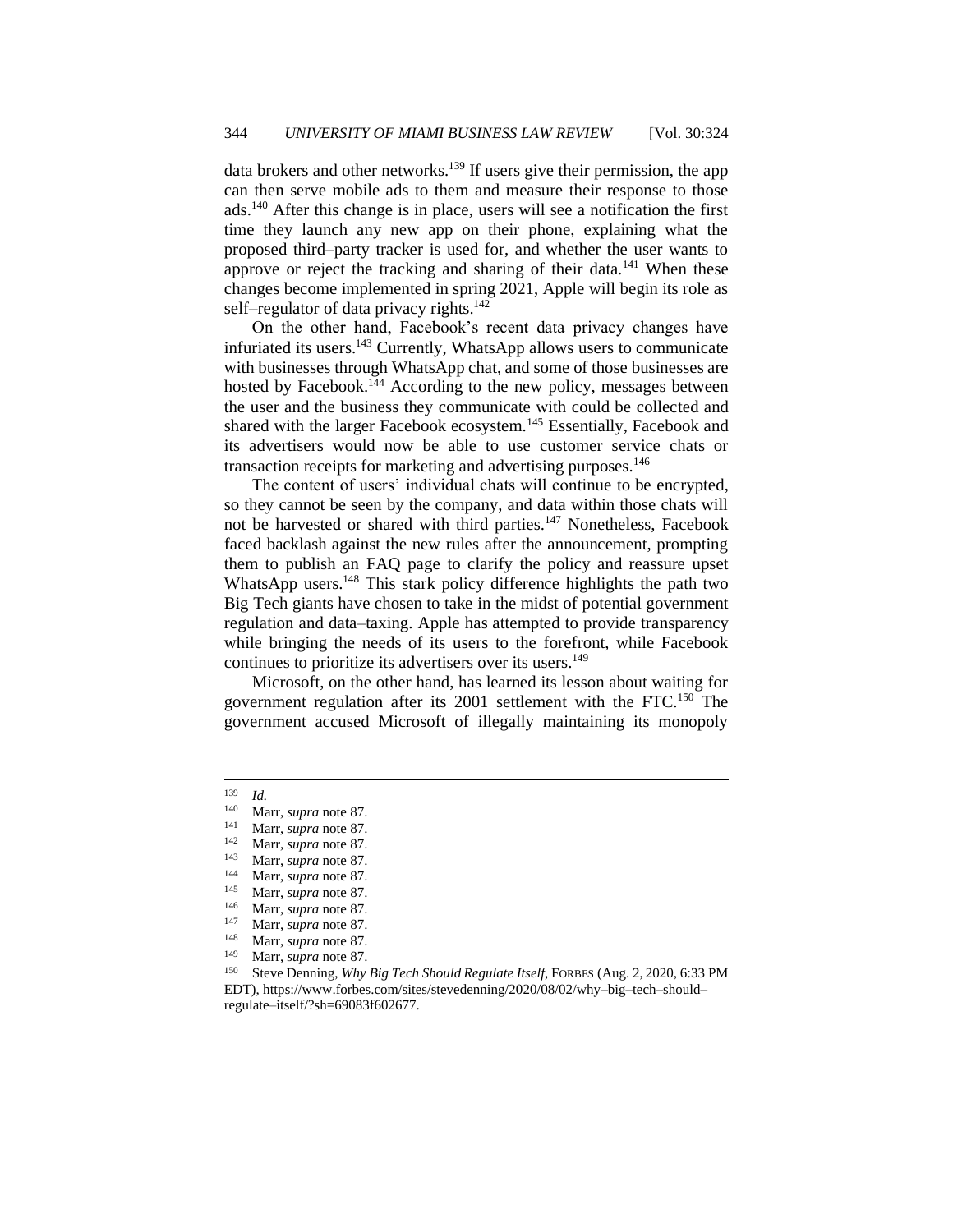position in the PC market.<sup>151</sup> Eventually, the company agreed to a settlement which devastated the company's ingenuity and entrepreneurial spirit for more than a decade.<sup>152</sup> Since then, Microsoft has strived to prioritize the needs and rights of its users over earning every last drop of profit from their advertisers.<sup>153</sup> When the EU proposed the GDPR, Microsoft immediately supported the regulation by putting customers in control of their own data.<sup>154</sup>

# V. THE RESULTS OF REGULATION

<span id="page-22-0"></span>Throughout this nation's history, the government has regulated industries which became too large and powerful in an effort to eliminate monopolies, promote consumerism, and improve society as a whole. Regulating the data collection and sales practices of Big Tech giants would both rein in the corporations' power and control over users' consumer behavior while also protecting the privacy and security of users' personal information. The federal government should provide consumers with these safeguards as an effort to reinforce public trust in the services and companies individuals rely so heavily on.

#### <span id="page-22-1"></span>*A. Effects of the Data Tax*

The funds generated by the data tax would likely see the greatest results if put towards think tanks and lobbyists who would push for stronger consumer protection bills in Congress. Because these social media companies operate globally, Congressional action is necessary to begin the process of lessening their power and prioritizing consumer welfare over corporate profits. Currently, the digital economy is growing two and a half times faster than global GDP, and governments are trying to tax the resulting revenue.<sup>155</sup> Although some corporations, such as Microsoft, have begun adhering to state laws, a federal law would set the tone for data privacy practices moving forward. Reining in the power of Big Tech would leave consumers and society as a whole better off. The tax collected could, in turn, fund better research on the digital economy, more competitive salaries for public tech experts, and more robust

<sup>151</sup> *Id.*

 $\frac{152}{153}$  *Id.* 

<sup>153</sup> *Id.*

<sup>154</sup> Brill, *supra* note 66.

<sup>155</sup> Amie Ahanchian, Donald Hok, Philippe Stephanny, Elizabeth S. Shingler, *Digital Services Tax: Why the World is Watching*, BLOOMBERG TAX (Jan. 6, 2021, 3:01 AM), https://news.bloombergtax.com/daily–tax–report/digital–services–tax–why–the–world– is–watching.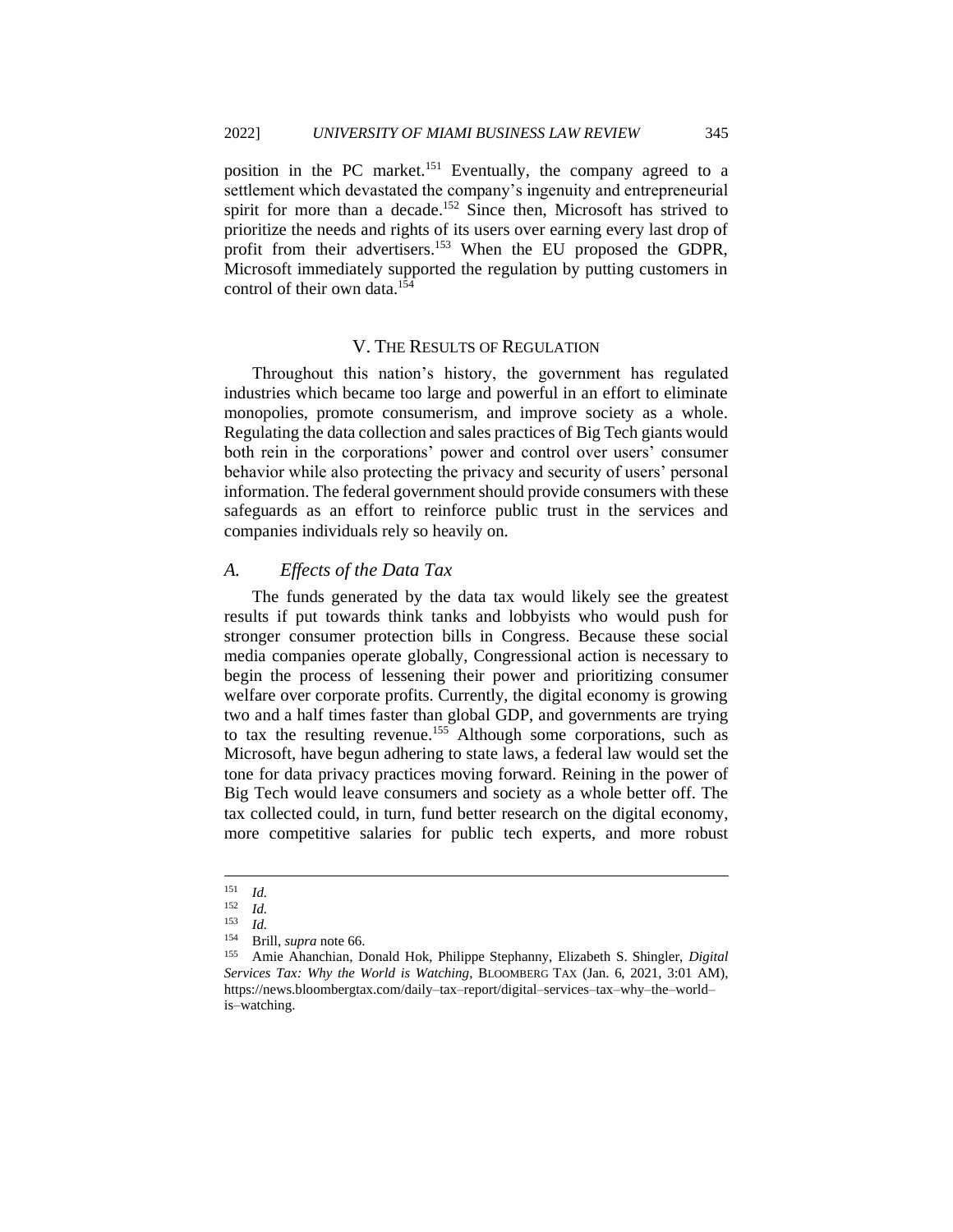oversight of digital business.<sup>156</sup> Eventually, governments could use tax incentives to encourage compliance with whatever new rules on data privacy societies choose to develop.<sup>157</sup>

In 2018, the European Commission (EC) proposed the imposition of a temporary Digital Services Tax (DST) at a rate of 3% on revenues derived from online advertising services, receipts or income from digital intermediary activities, and sales of user–collected data.<sup>158</sup> Businesses with annual worldwide revenues exceeding \$915 million (€750 million), and taxable revenues within the EU exceeding \$61 million ( $\epsilon$ 50 million) would be subject to the tax.<sup>159</sup> The sourcing of DST revenue is generally based on whether the taxed service is viewed or enjoyed by a user that has a device located in the jurisdiction imposing the DST.<sup>160</sup>

A device is generally deemed located in a DST jurisdiction based on its internet protocol address (IP address) or any geolocation method.<sup>161</sup> Although the EC rejected the measure, various countries across Europe have implemented their own version of a DST.<sup>162</sup> There are, of course, variations among DSTs.<sup>163</sup> For instance, Austria applies its DST only to digital advertising, while Poland assesses its DST only on streaming services.<sup>164</sup> Alternatively, Turkey levies its DST on digital content as well as advertising, intermediary activities, and the sale of user data.<sup>165</sup> India and Kenya, on the other hand, tax receipts from a broad variety of digital services.<sup>166</sup>

#### <span id="page-23-0"></span>*B. Effectiveness of a Federal Data Privacy Law*

In understanding the potential success of a federal data privacy law, Congress should look to other federal privacy laws, such as the Health Insurance Portability and Accountability Act (HIPAA). Broadly speaking, the patients receive the greatest benefits of HIPAA protections. HIPAA ensures healthcare providers, health plans, healthcare clearinghouses, and business associates of HIPAA–covered entities must implement multiple

*Id.* 

*Id.* 

 $\frac{156}{157}$  *Id.* 

 $\frac{157}{158}$  *Id.* 

 $\frac{159}{160}$  *Id.* 

<sup>161</sup> Elke Asen & Daniel Bunn, *What European OECD Countries Are Doing about Digital Service Taxes,* TAX FOUNDATION (Nov 22, 2021), https://taxfoundation.org/digital-taxeurope-2020/.

 $\frac{162}{163}$  *Id.* 

 $\frac{163}{164}$  *Id.* 

 $\frac{164}{165}$  *Id.* 

 $\frac{165}{166}$  *Id.* 

*Id.*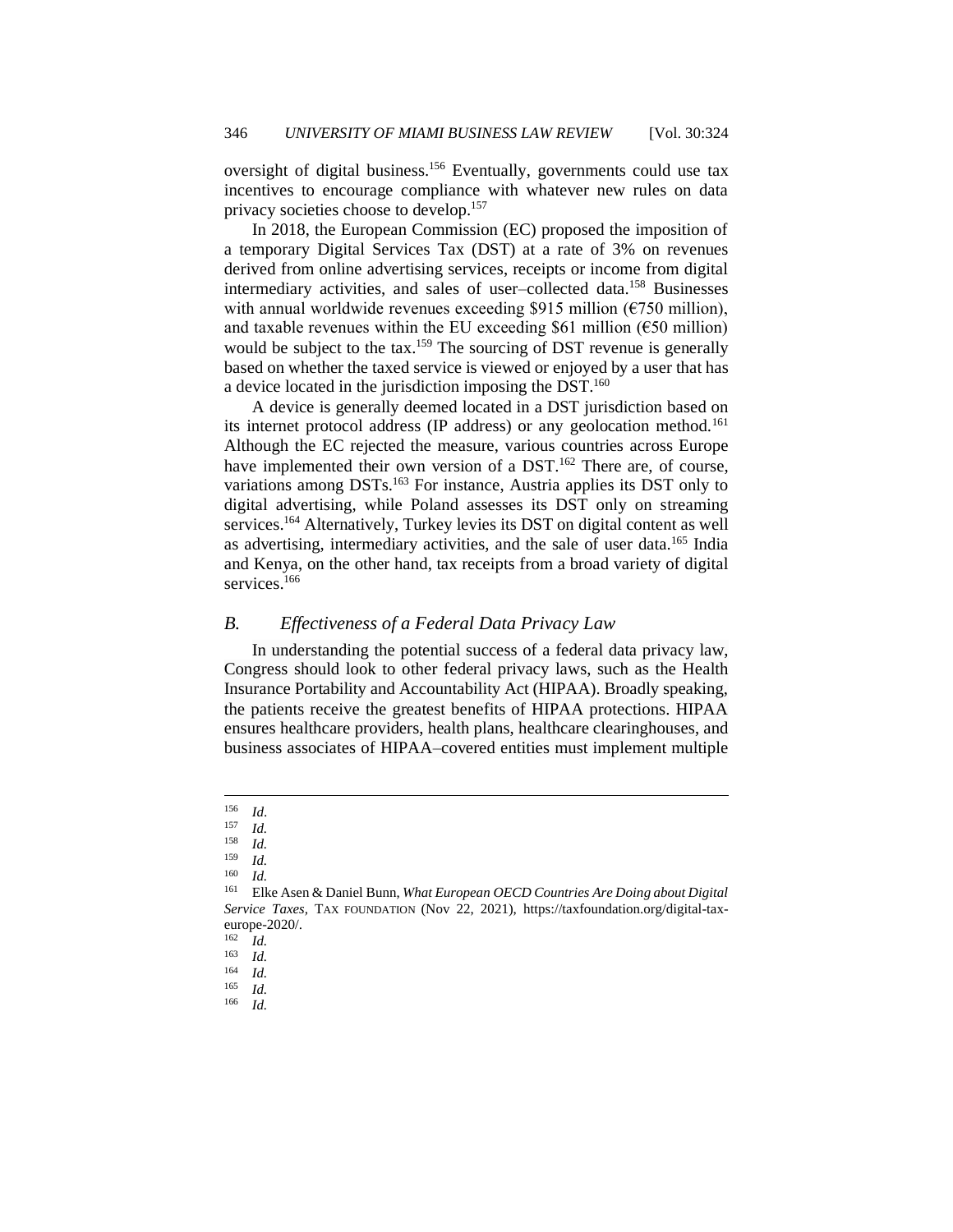safeguards to protect sensitive personal and health information.<sup>167</sup> HIPAA established rules that require healthcare organizations to control who has access to health data, restricting who can view health information and who that information can be shared with.<sup>168</sup> Moreover, HIPAA helps to ensure that any information disclosed to healthcare providers and health plans, or information that is created by them, transmitted, or stored by them, is subject to strict security controls.<sup>169</sup> Patients are also given control over who their information is released to and who it is shared with.<sup>170</sup>

Like HIPAA, a federal data privacy act would give consumers more say in who gets access to their data. Little to no regulations on Big Tech exist to oversee who has access to consumer data, who can view consumer data, and who consumer data can be shared with and sold to. The government's failure to regulate this industry played a large role in the Equifax breach of 2017 and the Cambridge Analytica Facebook scandal in 2018 as discussed above. A federal law would set a consistent standard for how companies treat consumers' personal information and would inspire greater confidence in how responsible companies behave.<sup>171</sup> It could address the significant risks posed by the aggregation of consumer profiles, which include racial and economic discrimination and a lack of transparency about how information is collected and used.<sup>172</sup>

Europe's GPDR has seen increased enforcement in fining Big Tech companies for their data collecting violations.<sup>173</sup> The EU law will issue larger fines for data protection violations than have ever been seen before:  $E20$  million, or up to 4% of a company's annual worldwide revenue from the preceding financial year, whichever's greater.<sup>174</sup> The fines have hit two companies so far, the first to the local subsidiary of Facebook in Germany, for  $\epsilon$ 51,000, and the second to Google in France over Android, for  $\epsilon$ 50 million.<sup>175</sup> Regulators also have the power to stop companies either temporarily or permanently from collecting and processing data, which is

<sup>174</sup> *Id.*

<sup>175</sup> *Id.*

<sup>167</sup> Steve Adler, *Why is HIPAA Important*, HIPAA JOURNAL (Oct. 12, 2017), https://www.hipaajournal.com/why–is–hipaa–important/.

<sup>168</sup> *Id.*

 $\frac{169}{170}$  *Id.* 

 $\frac{170}{171}$  *Id.* 

Peter M. Lefkowitz, *Why America Needs a Thoughtful Privacy Law*, THE NEW YORK TIMES (June 25, 2019), https://www.nytimes.com/2019/06/25/opinion/congress–privacy– law.html.

<sup>172</sup> *Id.*

<sup>173</sup> Katie Collins, *As the GDPR turns 2, Big Tech should watch out for big sanctions*, CNET (May 24, 2020, 5:00 AM PT), https://www.cnet.com/news/as–the–gdpr–turns–2– big–tech–should–watch–out–for–big–sanctions/.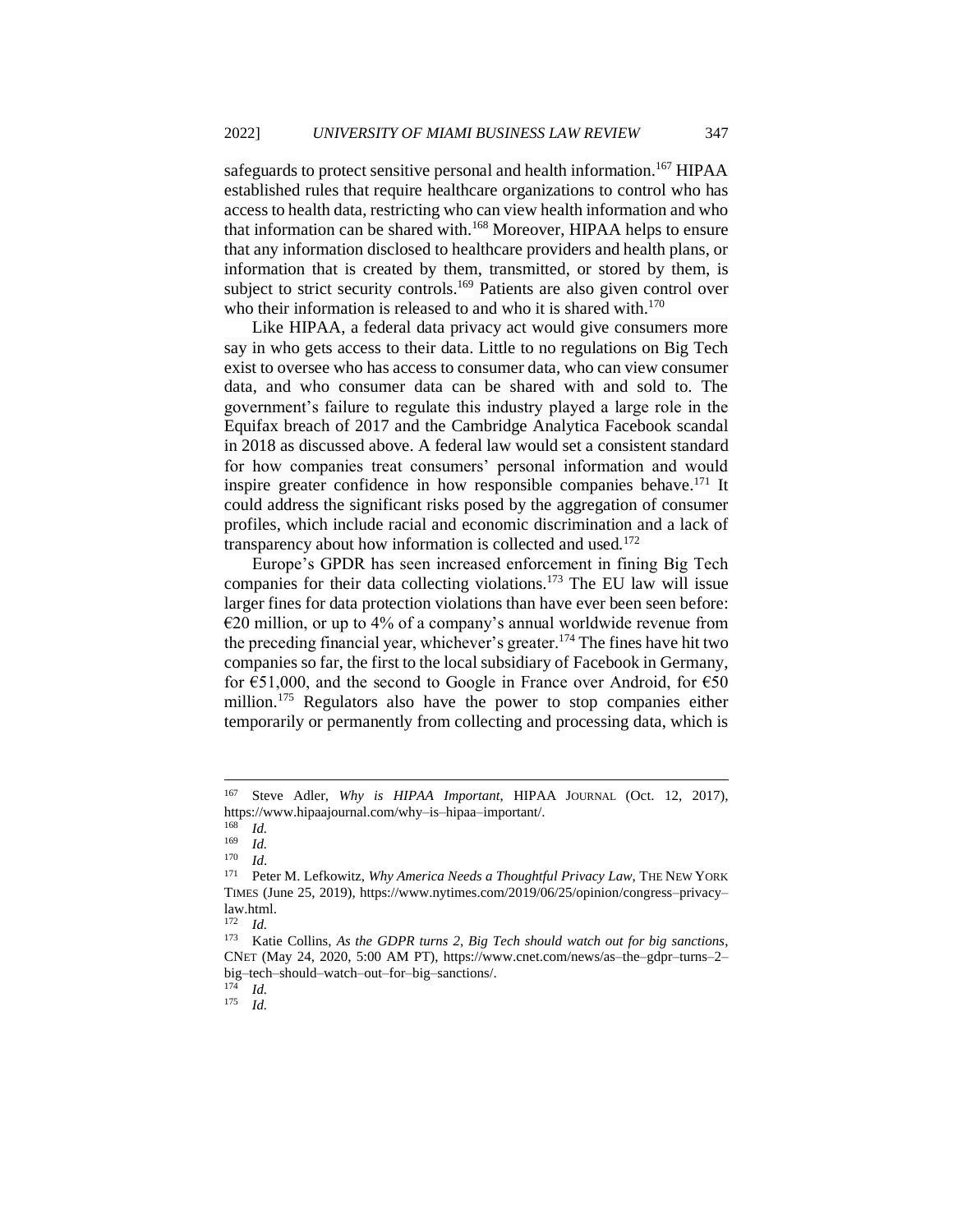a severe consequence for Big Tech.<sup>176</sup> These new policies have the potential to completely disrupt their business models and force them to make major changes to their core products.<sup>177</sup>

A national privacy statute would also advance other U.S. interests. If legislation passed, the United States could harmonize its laws with those of other major economies, easing trade concerns and promoting American technology in Europe and beyond.<sup>178</sup> For years, the United States has warned against other nations stealing its intellectual property and consumer data.<sup>179</sup> Among other things, with a comprehensive data protection law in place which addresses principles, rather than nationalities, there would be less need to resort to corporate bans or divestment strategies regarding individual foreign technology companies.<sup>180</sup> For example, the United States for years has complained about the fact that American tech platforms such as Google, Facebook, YouTube, Twitter, and WhatsApp are prohibited in China.<sup>181</sup> Longstanding arguments against China's arbitrary application of "national security" policies to disadvantage U.S. firms are undercut by the perception that the United States is emulating the Chinese approach in targeting Chinese social media platforms TikTok and WeChat.<sup>182</sup> A federal data protection regime would place the United States on stronger footing to address concerns posed by Chinese companies without opening up Washington to charges of hypocrisy.<sup>183</sup>

# VI. CONCLUSION

<span id="page-25-0"></span>For years, Big Tech has exercised near–complete freedom in accessing consumer data and utilizing it to generate an amount of revenue never seen before. Although the companies provide access to their platforms for no monetary cost, that should not grant them the right to completely exploit user data. If Congress does not either implement a data tax or pass a

 $\frac{176}{177}$  *Id.* 

 $\frac{177}{178}$  *Id.* 

 $\frac{178}{179}$  *Id.* 

<sup>179</sup> David H. Laufman, Joseph M. Casino, Michael J. Kasdan, *The Department of Justice's National Security Division Chief Addresses China's Campaign to Steal U.S. Intellectual Property*, THE NAT'L L. REV. VOL. X, NO. 237 (2020), https://www. natlawreview.com/article/department–justice–s–national–security–division–chief– addresses–china–s–campaign–to.

<sup>180</sup> Robert D. Williams*, To enhance data security, federal privacy legislation is just a start*, BROOKINGS (Dec. 1, 2020), https://www.brookings.edu/techstream/to–enhance– data–security–federal–privacy–legislation–is–just–a–start/.

<sup>181</sup> *Id.*

 $\frac{182}{183}$  *Id.* 

<sup>183</sup> *Id.*